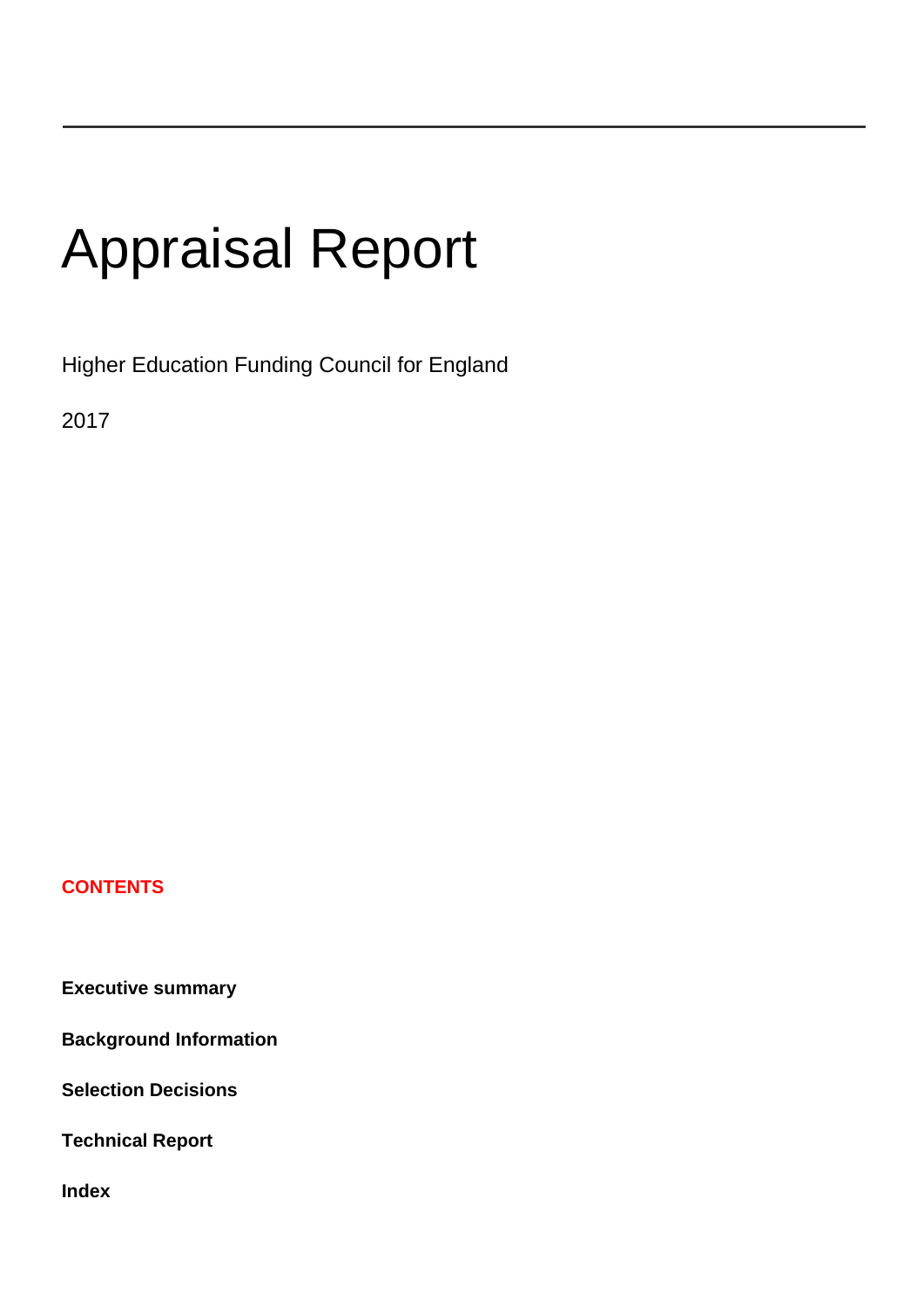# **Document History**

| <b>Draft No</b> | <b>Date</b> | <b>Appraisal Stage</b>                       |  |
|-----------------|-------------|----------------------------------------------|--|
|                 |             | Department / Agency enters key               |  |
|                 |             | information. Preliminary ideas expressed for |  |
|                 |             | the sort of material Department / Agency     |  |
|                 |             | wishes to select. Executive summary          |  |
|                 |             | completed in draft. Draft sent to TNA's IMC  |  |
| $\mathcal{P}$   |             | Specific decisions for groups of records     |  |
|                 |             | have been made and any 'review' has been     |  |
|                 |             | recorded. This must be done through          |  |
|                 |             | consultation between IMC and DRO but         |  |
|                 |             | may involve a wider discussion between       |  |
|                 |             | IMC <sub>s</sub> .                           |  |
| 3               |             | Final draft. Submission of completed report  |  |
|                 |             | to Records Decision Panel for approval.      |  |

# **Approvals**

| <b>Name</b>    | <b>Role</b>                   | <b>Date</b> |
|----------------|-------------------------------|-------------|
| Michael Rogers | <b>IMC</b>                    |             |
| Pippa Thompson | <b>DRO</b>                    |             |
| Marcia Jackson | <b>Records Decision Panel</b> |             |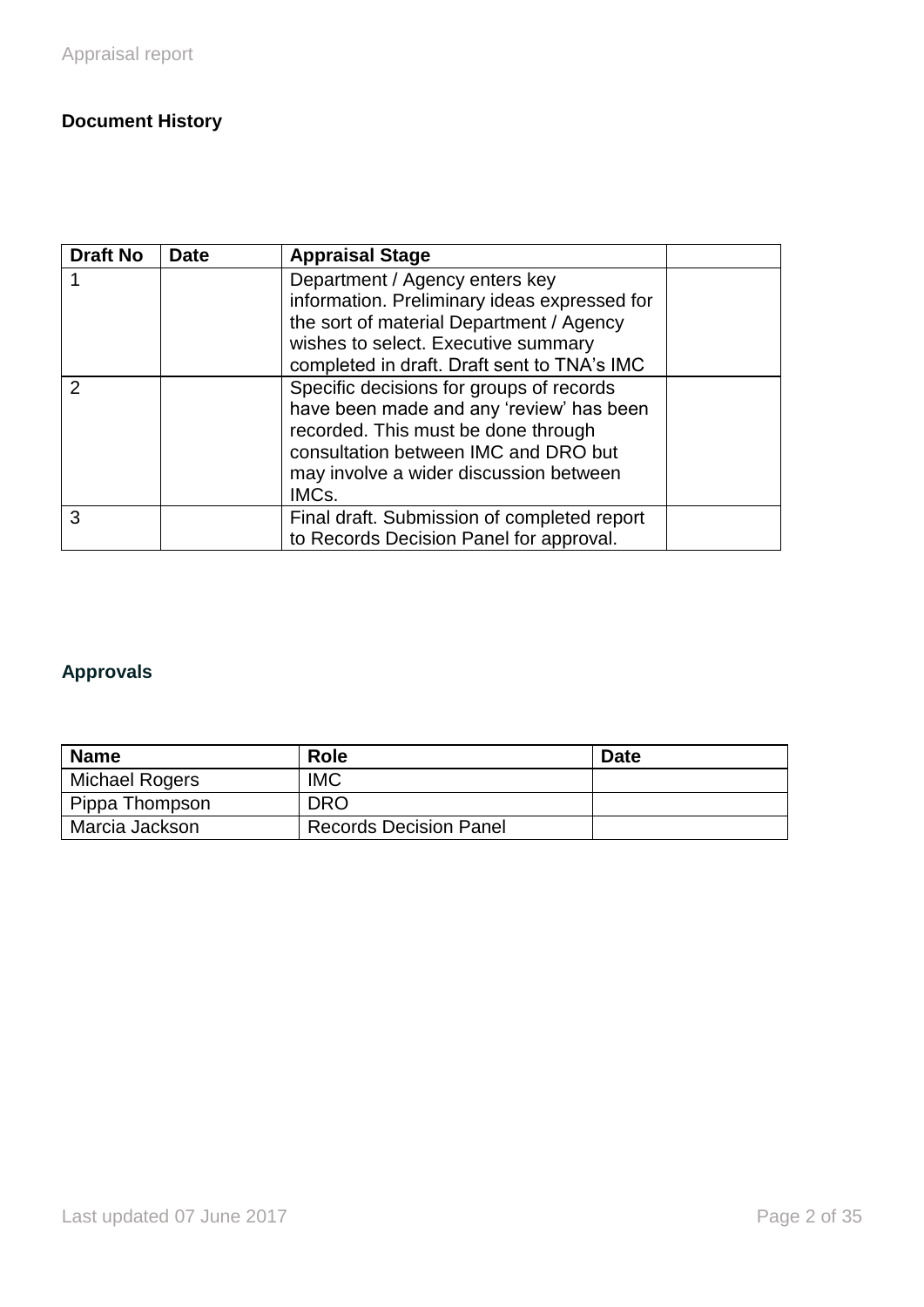#### **EXECUTIVE SUMMARY**

The Higher Education Funding Council for England (HEFCE) is a non-departmental public body which regulates universities and colleges in England working within a policy framework set by the Secretary of State for Education. HEFCE is statutorily independent of Government and as lead regulator of the higher education (HE) sector provides effective financial stewardship of the public funding it receives and provides to HE institutions. It ensures that the quality of teaching in higher education is assessed and advises Government and the sector on policy and practice. It works in the student interest and encourages and supports the positive contribution that higher education makes to individuals, the economy and society.

Supporting excellence in teaching, research and innovation for the benefit of students and the economy is achieved by maintaining trusted, professional relationships with HE providers, gathering intelligence, knowledge and insight, implementing policy and helping to share good practice appropriately across the sector. It is also an authoritative data source on the HE sector.

A key role is the distribution of public funding to higher education institutions in England, and to ensure that this money is used to deliver the greatest benefit to students and the wider public. HEFCE implements government policies in relation to the higher education sector in England, and manages the assessment of teaching, learning and research activity in the sector.

HEFCE works in partnership with the higher education sector, external partners and government, to develop approaches and policies which are approved by the HEFCE Board. The key areas are currently:

- Regulation and assurance
- Funding and finance
- Learning & Teaching in HE
- Research
- Student access and success
- Knowledge exchange and skills
- Analysis and insight

Details of the grants that are awarded to each institution are listed on HEFCE's website: [http://www.hefce.ac.uk/funding/annallocns/.](http://www.hefce.ac.uk/funding/annallocns/)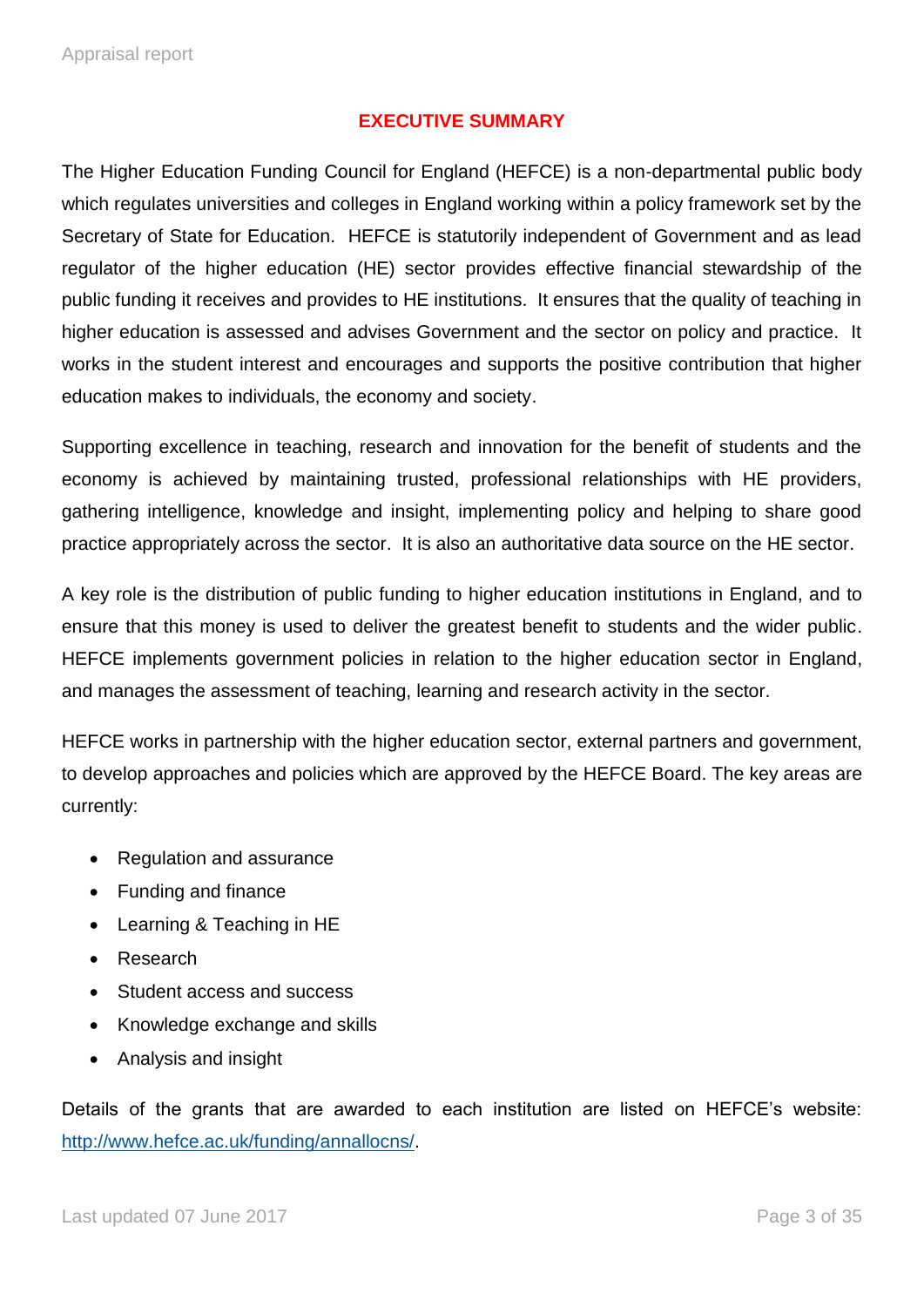HEFCE works with overseas countries, international bodies and other partners to share good practice and compare process and performance in knowledge exchange between higher education (HE) and the wider world. To this end HEFCE supports UUK (Universities UK) International (formerly the International Unit). UUKI's role is *inter alia* to co-ordinate international opportunities for the whole of the UK HE sector.

#### **Record Selection**

HEFCE will select records which support The National Archives' aims as described in TNA's Records collection policy November 2012 to: collect and preserve public records which document the principal policies and actions of the UK central government and capture the structures and decision-making processes in government

Records for transfer will include:

- HEFCE Board and strategic subcommittee meeting minutes and papers, Joint Information Systems Committee (Jisc) Board minutes and papers when Jisc was part of HEFCE. These are not published on the website in their entirety.
- Significant areas of policy development relating to HEFCE's key functions, such as changes to the way higher education is funded, development of assessment frameworks for teaching and research activity, the widening of participation in higher education, and the development of regulation, financial assurance and risk frameworks in the higher education sector.

HEFCE generates a large number of case files relating to the administration and monitoring of funding. Exceptional case records, such as those relating to high profile mergers, may be selected under OSP 48 – Case Files. Others will not be selected and will be destroyed according to business need.

A mixed approach to appraisal will be adopted. Some decisions will be made at series/classification level in the corporate file plan while some folder/file level appraisal will also be conducted, particularly with paper records. HEFCE implemented an exclusively electronic records management system in 2009 - however paper legacy files will require appraisal until 2025.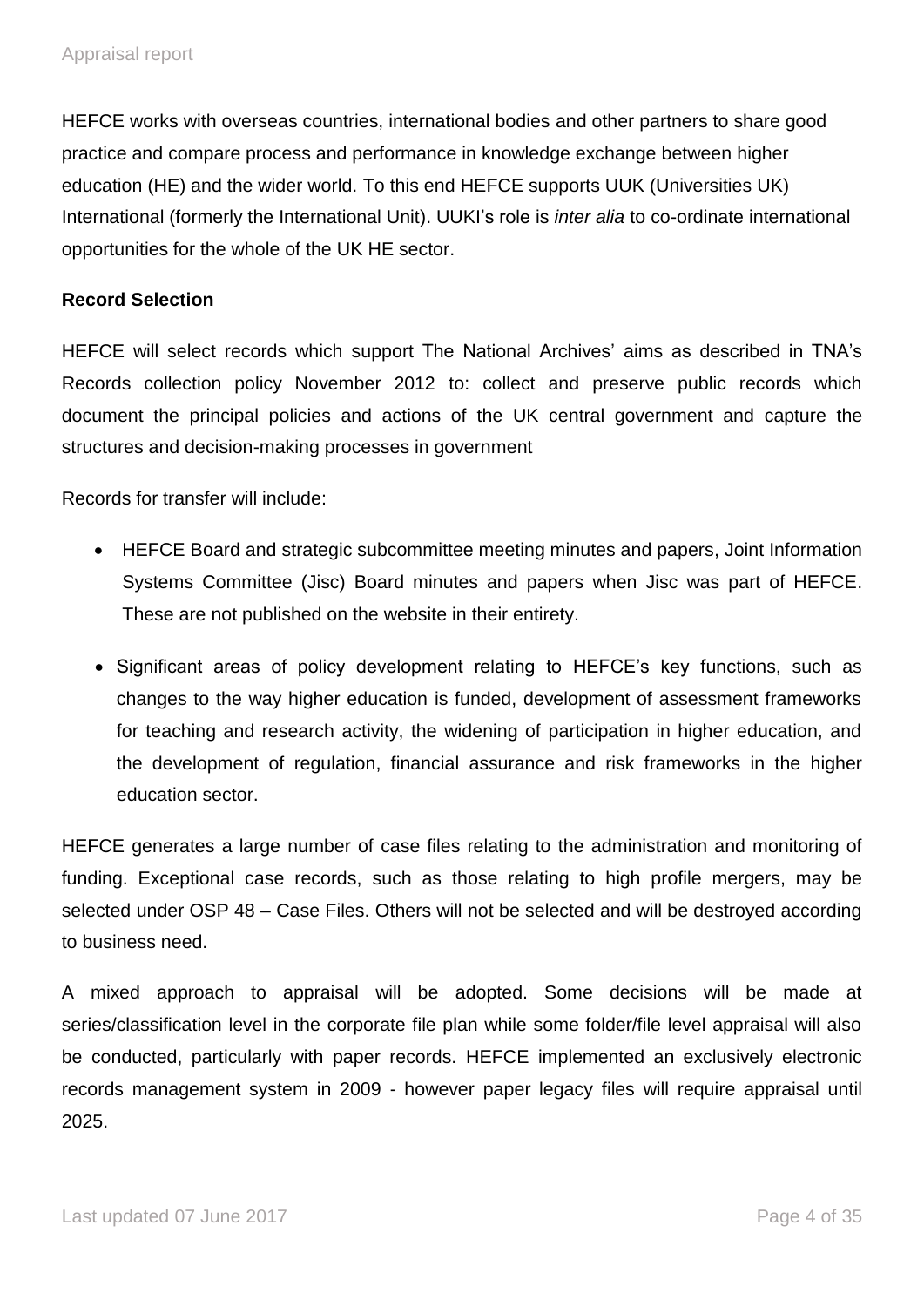Information is published on HEFCE's website at hefce.ac.uk in line with HEFCE's publication scheme and includes extensive information about the organisation and its work. Reports and research are also published on the website. These are captured by the UK Government Web Archive and will not be selected for transfer to The National Archives because that would result in duplication (OSP 36).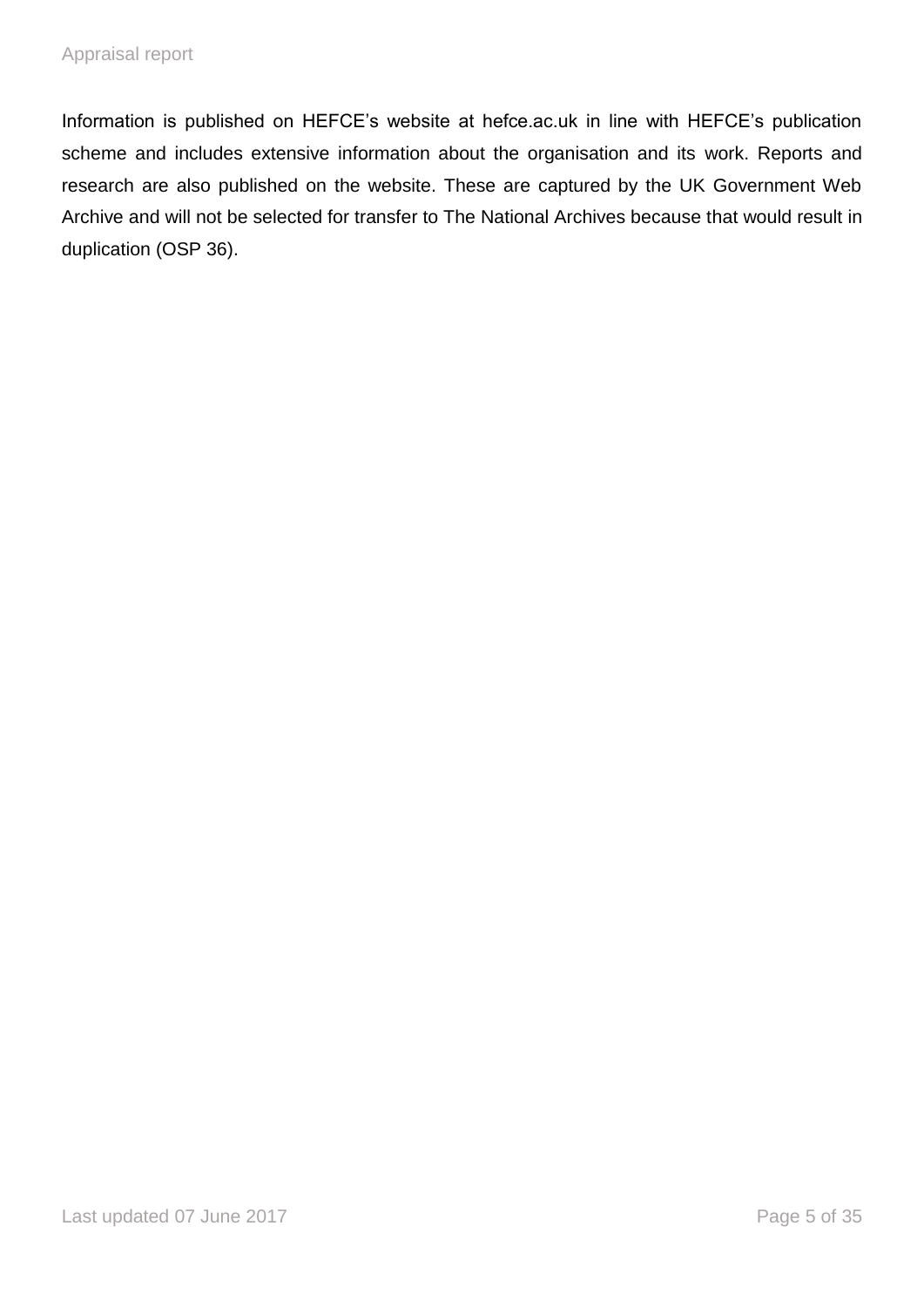#### **BACKGROUND INFORMATION**

#### **1.1 Name of agency**

Higher Education Funding Council for England (HEFCE).

## **1.2 Type of agency**

Non Departmental Public Body (NDPB)

#### **1.3 Annual budget**

HEFCE was allocated a budget of £3.7 billion by the Department for Business, Innovation and Skills (BIS) in 2016-17 for the funding of higher education in England. HEFCE's funding obligations and priorities may be divided into the following areas:

- £1,578 million for recurrent research
- £1,360 million for recurrent teaching
- £160 million for knowledge exchange
- £98 million for national facilities and initiatives
- £478 million for capital funding

HEFCE's budget and priorities are set annually by the appropriate Secretary of State, under section 68 of the Further and Higher Education Act 1992. From 2017 HEFCE's budget has been set by the Secretary of State for Education.

#### **1.4 Number of employees**

In 1992 HEFCE began with approximately 153 employees, merged from the former Universities Funding Council (UFC) and Polytechnics and Colleges Funding Council (PCFC). During the following years the number fluctuated between approximately 180 and the current number of 327, depending on the varying demands of the organisation, including periodical research assessment exercises (currently referred to as the Research Excellence Framework).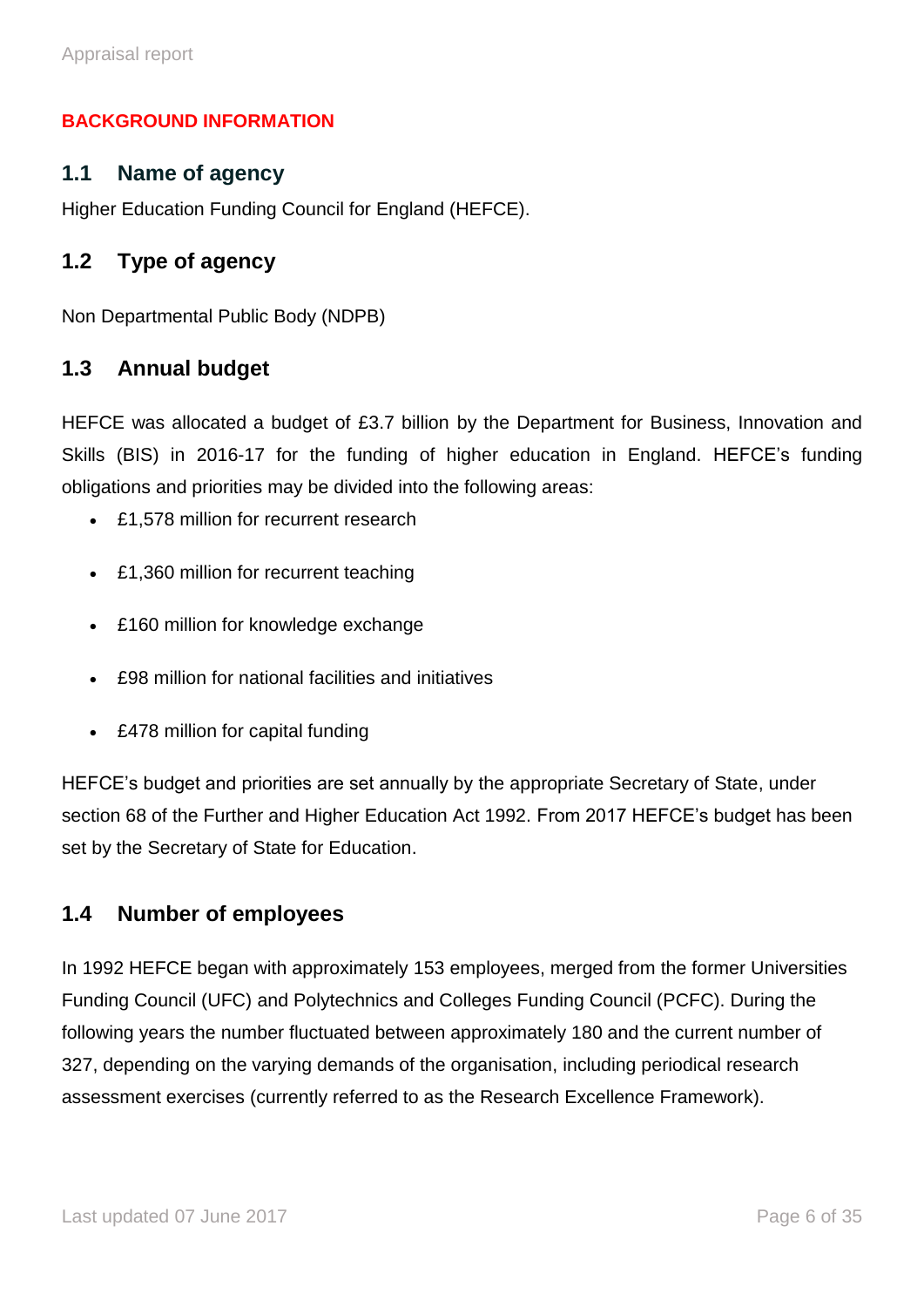## **1.5 History of organisation**

HEFCE was established in 1992 under Section 62 of the Further and Higher Education Act 1992 ["the Act"], amid significant reform in the provision of education. It inherited functions from two predecessor organisations, the UFC and the PCFC with the Act unifying the higher education sector by ending the division between universities and polytechnics. Separate funding bodies exist for Scotland, Wales, and Northern Ireland.

The UFC took over responsibilities from its predecessor, the Universities Grants Committee (UGC) in April 1989. The UGC was set up by the Chancellor of the Exchequer in 1919 to look at the financial needs of University Education in the UK and advise the Government on the application of grants. All remaining records of the UFC and UGC are at The National Archives (TNA) under class UGC.

The PCFC was established by the Education Reform Act 1988 to administer funds made available by the Secretary of State for the provision of Higher Education (HE) and the undertaking of research by polytechnics, designated colleges, specified courses in colleges under local authority control and a number of grant-aided colleges. Its first meeting was in April 1989. Prior to the PCFC the National Advisory Body for Public Sector Higher Education (NAB) had been responsible for higher education outside the universities, although its role had been advisory. All remaining records of the PCFC and NAB are at TNA, also under class UGC.

#### **1.6 Background, Functions and activities**

HEFCE was established on 2 June 1992 under the terms of the Further and Higher Education Act 1992 ["the Act"]. It is a non-departmental public body operating with a high degree of autonomy within a policy and funding context set by the Government.

HEFCE's legal functions are described in Part II of the Act.

It is responsible for administering funds made available to it by the Secretary of State and others for the purposes of providing financial support for activities eligible for funding. The Secretary of State may impose terms and conditions on the use of grants in accordance with section 68 of the Act.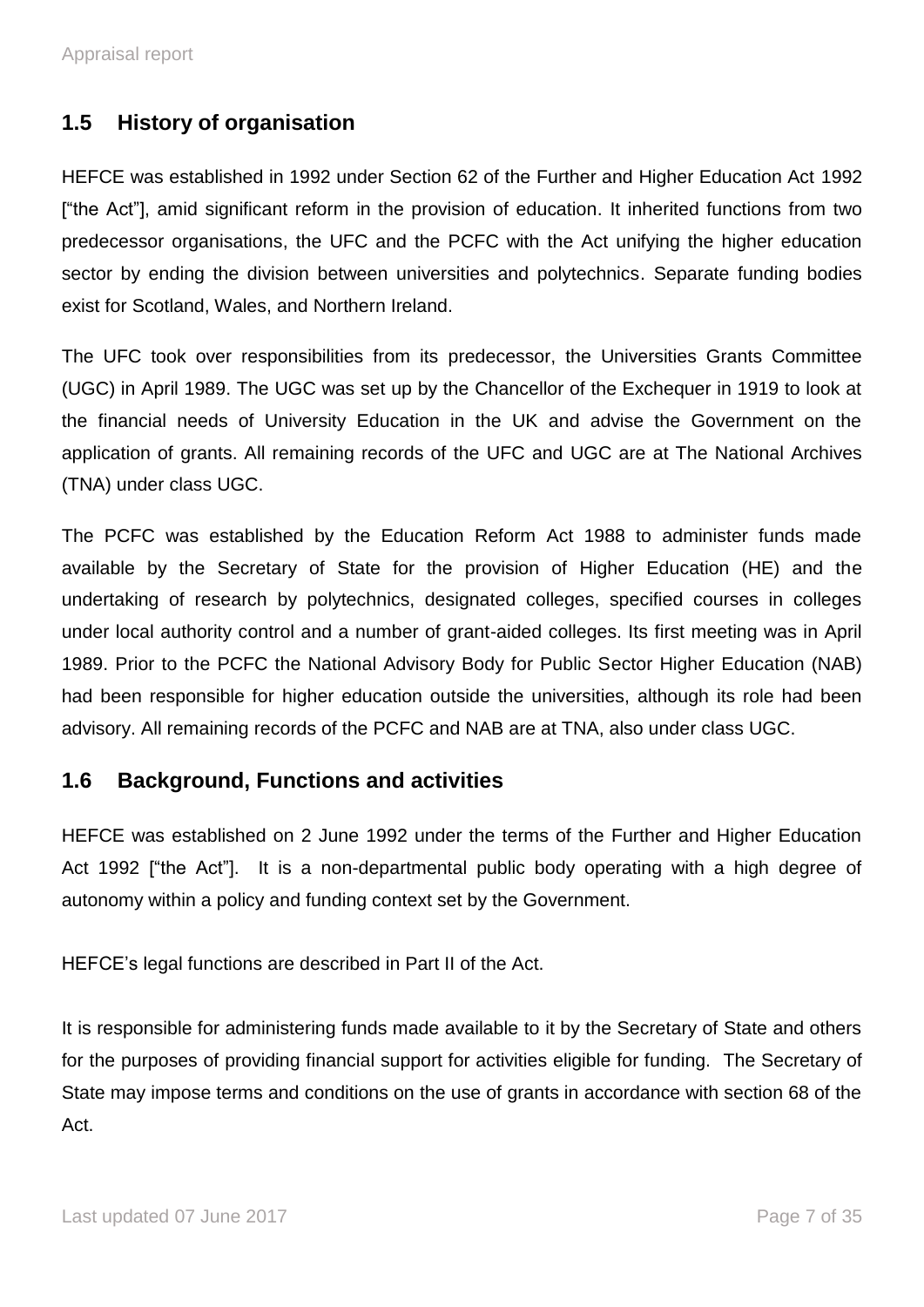In summary, activities eligible for funding are:

- (a) the provision of education and the undertaking of research by higher education institutions
- (b) the provision of any facilities, and the carrying on of any other activities, by higher education institutions which the governing bodies of those institutions consider it necessary or desirable to provide or carry on for the purpose of or in connection with education or research
- (c) the provision of prescribed courses of HE
- (d) the provision of services for the purposes of, or in connection with, the provision of education or the undertaking of research by institutions within the higher education sector

HEFCE's funding can be used to make grants, loans or other payments to the governing body of any higher education institution in respect of expenditure incurred by them for eligible activities. It has discretion under section 65(3)(a) of the Act with respect to the terms and conditions to be imposed in relation to any grants, loans or other payments, but it must consult certain bodies before exercising this discretion.

In exercising its functions it needs to have regard to the desirability of not discouraging any institution from maintaining or developing its funding from other sources and it should maintain an appropriate balance in the support given to institutions which are of denominational character and other institutions and any distinctive characteristics of any institution.

In addition, HEFCE has a number of supplementary functions including providing the Secretary of State with information or advice relating to the provision of higher education that is either requested by them or HEFCE thinks fit that they should have.

HEFCE is also responsible for securing provision for assessing the quality of education provided in institutions for whose activities they provide, or are considering providing, financial support and to establish a committee whose function is to give HEFCE advice on the discharge of this duty.

The Secretary of State may also add other functions.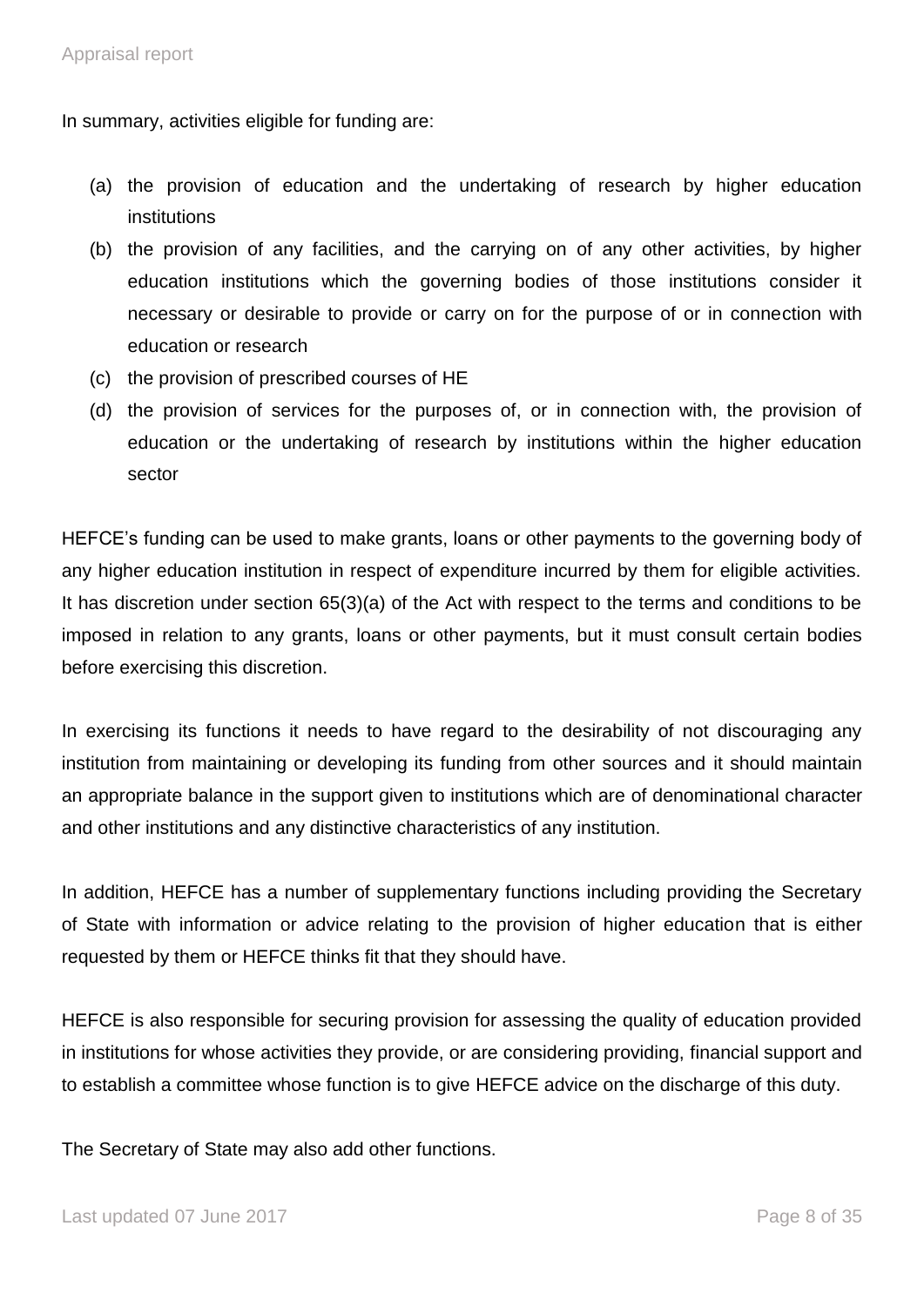#### **Activities in practice**

HEFCE's main role is to distribute government funding to higher education to universities and colleges in England, and to ensure that this money is used to deliver the greatest benefit to students and the wider public. HEFCE implements government policies in relation to the higher education sector in England and manages the assessment of teaching, learning and research activity in the sector.

HEFCE is responsible for ensuring accountability for the funds it distributes, and is the principal regulator for Higher Education Institutions (HEIs), as well as the lead regulator for higher education in England. It is also responsible for ensuring that the quality of teaching in higher education is assessed in the institutions it funds.

HEFCE administered and oversaw the historically significant Research Assessment Exercise (RAE), which was a periodic survey of research quality in the higher education sector that took place in 1986, 1989, 1992, 1996, 2001 and 2008. For example it administered the panels that assessed subjects, collated all the submissions from higher education institutions and published the results and panel minutes. RAE 2008 was the last of these exercises in this format and was superseded by the Research Excellence Framework (REF). The purpose of REF 2014 was to assess the quality of research and produce outcomes for each submission based more around bibliometric assessment (assessing research output by number of citations in academic literature) and the impact of research. HEFCE has taken the lead in policy development in this area.

As well as developing and implementing policy, HEFCE has a number of strategic advisory committees, which advise the Board on the effectiveness of its strategies and monitor progress towards objectives as set out in a business plan.

HEFCE also administers several Joint Advisory Committees, for example the UK Healthcare Advisory Committee (former Medical Committee). There are also a number of Standing Committees that advise the HEFCE Board, for example: Appointments Committee, Complaints Panel, Audit Committee and Remuneration Committee.

HEFCE designs funding mechanisms (or models) to manage the distribution of funds to HEIs, which are reviewed to comply with latest policies and funding allocation changes.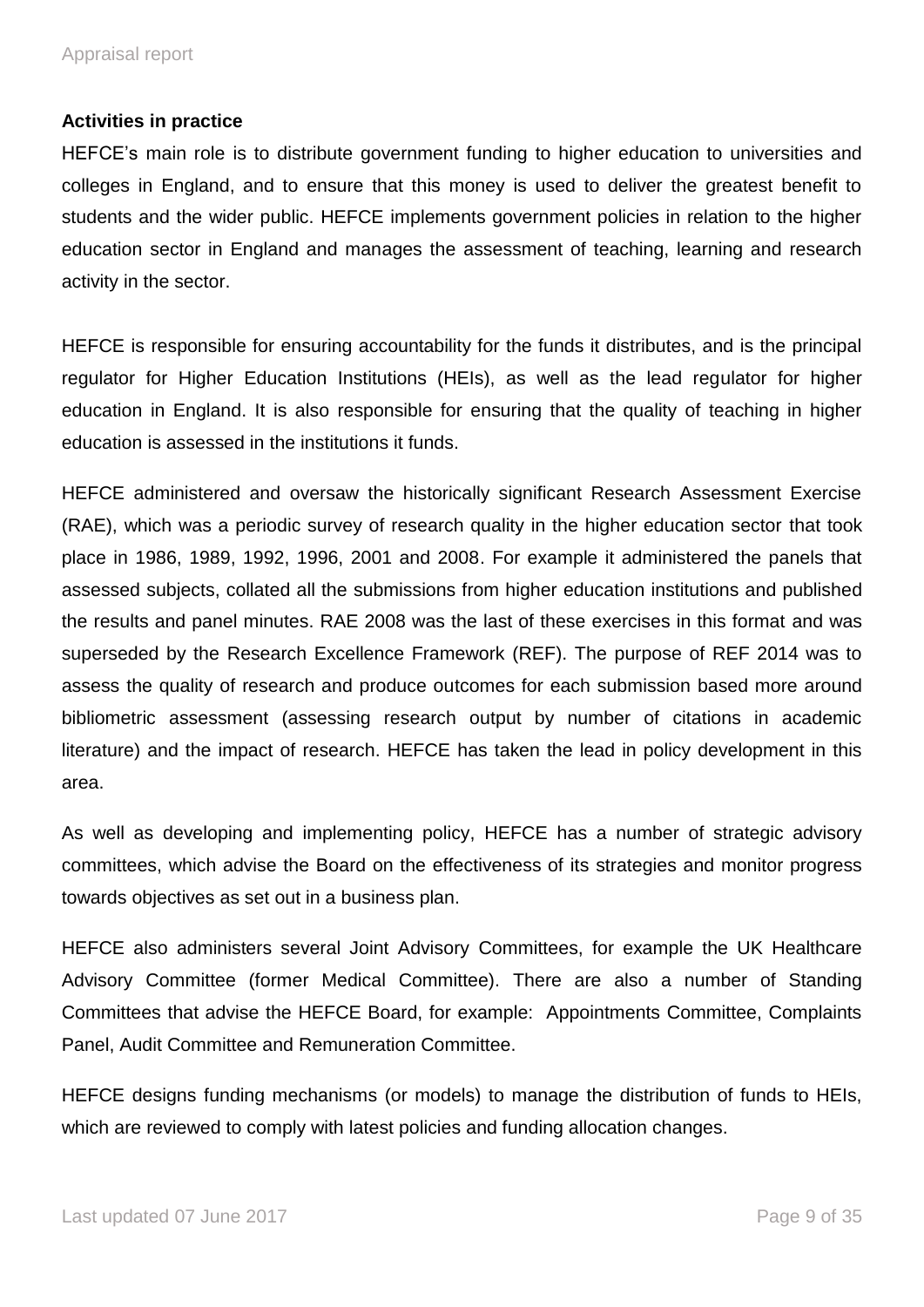Publications and records of communications are captured by the UK Government Web Archive. Print material is deposited with the British Library in compliance with legal deposit legislation.

## **Recordkeeping**

Electronic records relating to HEFCE business are created and managed in an electronic document and record management system (EDRMS). Records are held in a classification scheme with formally agreed retention schedules applied to the records. Data sets are stored and managed in an SQL Database. Some HR and Finance records are held in separate recordkeeping systems. Unstructured data including certain emails and shared drives are managed outside of the EDRMS. HEFCE is in the process of securing an electronic system to manage unstructured data.

An external organisation provides HEFCE with its off-site archive storage for paper records. All records held off-site are detailed in an EDRMS, and consist of Higher Education Institutional files, Policy, HR, Finance, Jisc, University Estate files and files relating to business with external organisations.

### **1.7 Name of the parent or sponsoring department**

Department for Education (DfE).

### **1.8 Relationship with parent department**

HEFCE acts independently from the Department for Education (DfE), distributing funds to higher education providers and developing policy in some key areas such as the Research Excellence Framework. In other areas, it implements policy imperatives disseminated from the Department for Education (DfE) under instruction from the Secretary of State.

Although HEFCE is not an integral part of any government department it has a role in the process of national government and works within an agreed management and financial control framework. This is outlined in a policy framework set by the Secretary of State for Education through an annual grant letter and framework document. However, it operates at arm's length from government ministers and is free from political control. Government cannot direct HEFCE on the allocation of funds to institutions. Neither HEFCE nor government can interfere in institutions' decisions on curriculum content or staff and student admissions.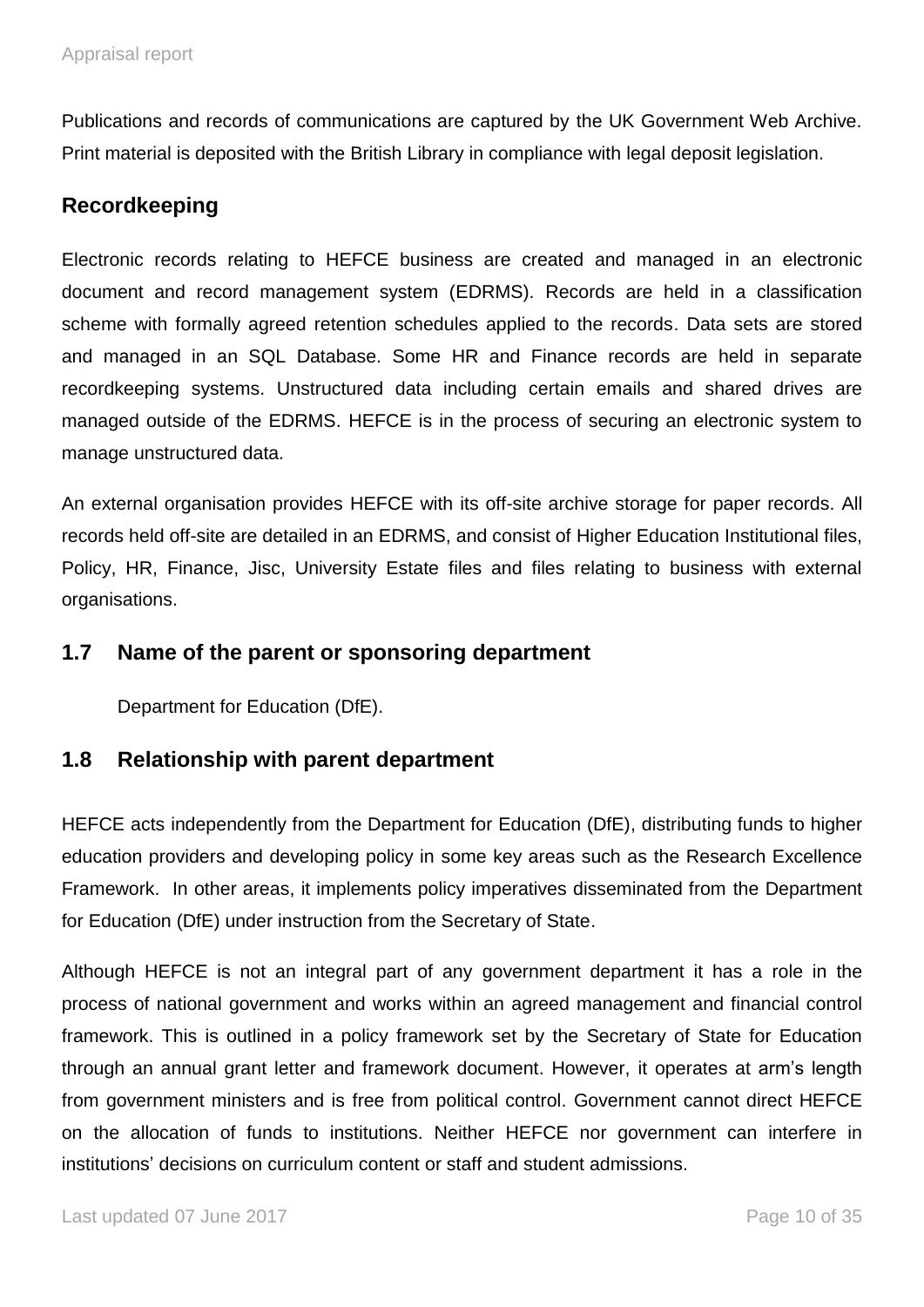The diagram below (from the 'Operating Framework for Higher Education in England') shows the relationship between HEFCE and other organisations in the HE Sector. HEFCE leads the operating framework for the regulation and funding of higher education in England. HEFCE's role is: to take the lead on the regulatory work carried out by itself and its statutory and non-statutory partners to encourage an efficient and effective system of accountability to students and the public within the current legislative framework; to support and advise the Department for Education as necessary; and to agree conditions of grant funding and monitor compliance with these conditions.



DfE is a ministerial department with ultimate responsibility and accountability for higher education. Science and innovation policy is dealt with by the Department for Business, Energy and Industrial Strategy (BEIS). DfE and BEIS together provide funding for learning, teaching, research and knowledge exchange and make a contribution to capital costs for higher education. DfE sends an annual grant letter to the Higher Education Funding Council for England (HEFCE) which sets out policy priorities and funding for the next academic year. BEIS also distributes funding for research activities via the Research Councils. In addition DfE provides a guidance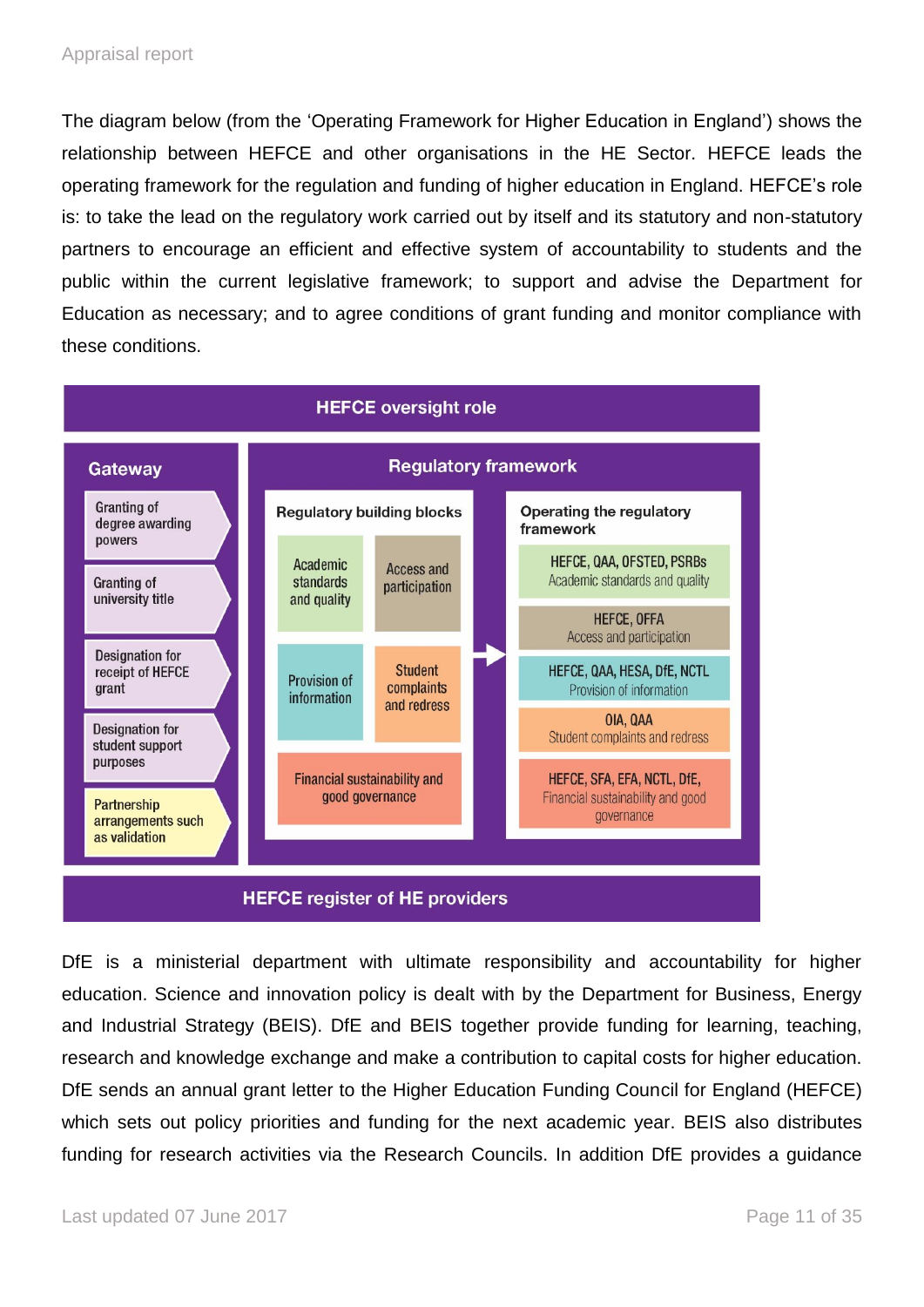letter to the Director for Fair Access (represented by the Office for Fair Access, OFFA). DfE oversees the work of HEFCE and OFFA.

DfE is responsible for decisions relating to: the institutional designation of higher education providers; the award of degree-awarding powers and university and university college title and decisions on eligibility for HEFCE funding; specific course designation and control of student numbers for alternative providers. HEFCE is responsible for managing the relevant application processes on behalf of the DfE.

HEFCE is accountable for the funds it receives from DfE and BEIS through the operational guidelines set out in the annual grant letter. HEFCE allocates funds to HEIs based on policy priorities and agreed funding methodologies.

As a condition of HEFCE funding, all HEIs must agree to be bound by a Memorandum of Assurance and Accountability with HEFCE, which among other matters outlines the terms and conditions for payment of HEFCE grant. HEFCE's ability to monitor and assure the financial sustainability of an HEI is ultimately derived from the Further and Higher Education Act 1992, with specific powers and obligations outlined in the Framework Document.

\**Higher Educations Providers* include**:** publicly funded universities and higher education colleges (collectively referred to as higher education institutions); further education colleges that offer higher education courses; alternative providers – organisations that provide higher education courses but are not higher education institutions or further education colleges - this includes privately funded colleges.

# **1.9 Relationship with other organisations**

HEFCE partly funds a number of other organisations to contribute to the delivery of its objectives. These include Jisc, the Leadership Foundation for Higher Education and the Higher Education Academy. HEFCE has a service level agreement with OFFA primarily relating to the underlying IT system and the provision of HR services. HEFCE holds some records from the former JISC Secretariat, which became independent from HEFCE in 2012.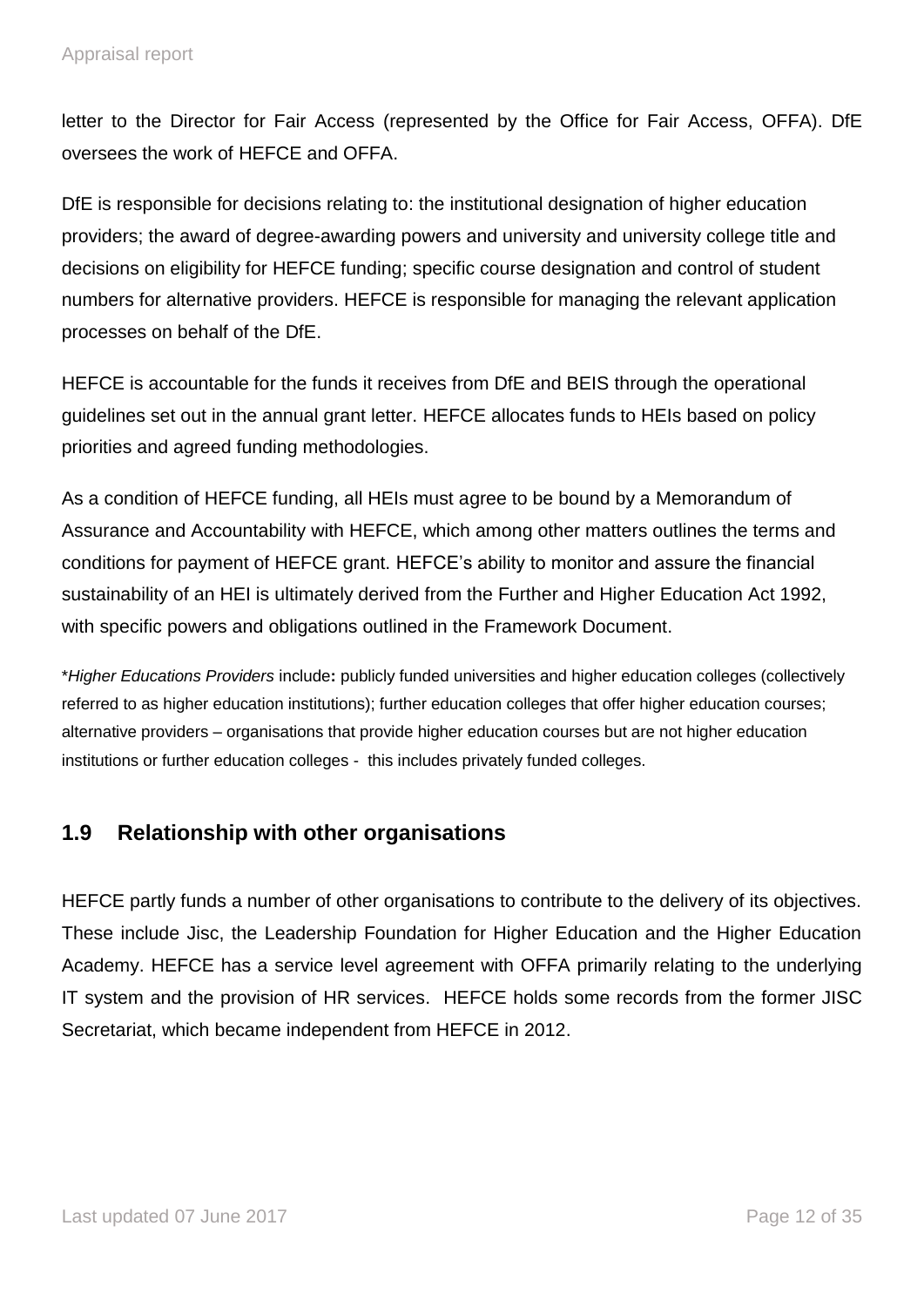#### **SELECTION DECISIONS**

#### **2.1 Policy undertaken in the organisation**

HEFCE administers government policy in numerous areas in relation to the higher education sector. The core policy concerns of the organisation relate to how funding is allocated. Policy is developed, implemented and monitored in the following areas.

#### **Learning and Teaching**

HEFCE is committed to funding excellent and innovative teaching, to sharing excellent and expert advice and to supporting the interests of students by ensuring they have relevant and trustworthy information about providers.

Policy records include:

- o Policy and Practice Development: Programme of support for small-scale Innovation Projects, Learning and Teaching Development, and Computer Science Graduate Employment Work.
- o Teaching Funding Policy: Consultation, Correspondence, Reviews, Executive Discussion, Long term review
- o Student Opportunity: Policy development

Records within this category come under Generic Selection Criteria 6.4 – where HEFCE is not the lead, or Generic Selection Criteria 1.1 – where HEFCE is the lead.

#### **Research**

HEFCE aims to develop and sustain an internationally competitive research sector. Funding allocation as a selective process is robust and transparent based upon clearly defined criteria.

- o National policy development, future research assessment, landscape review of Interdisciplinary Research
- o Research Excellence Framework (REF), Policy Development, Equalities
- o Research and development policy, relationship between teaching and research
- o Fundamental review of Research Policy and Funding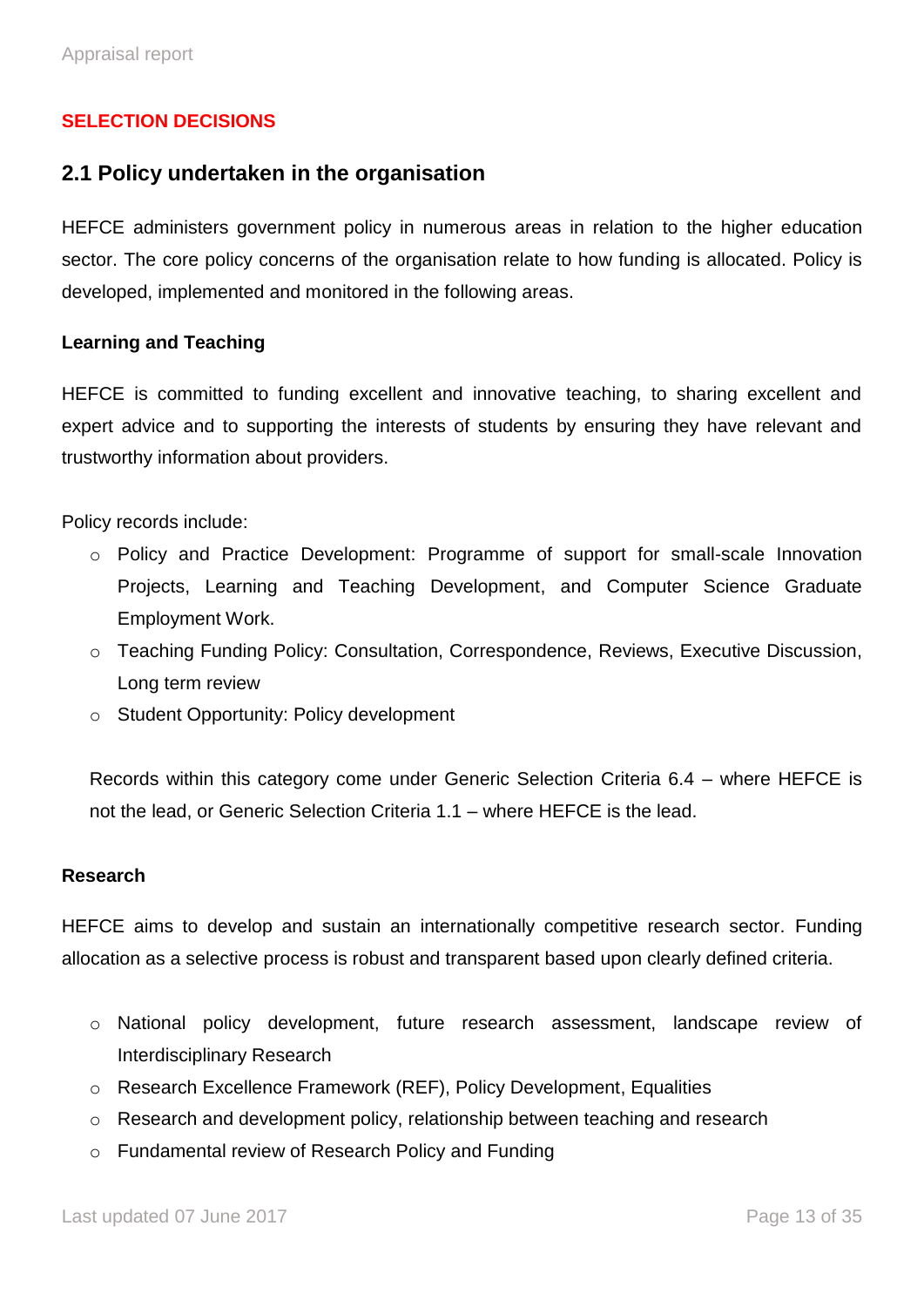Records within this category come under Generic Selection Criteria 1.5 - Records of policy decisions where HEFCE was the lead. Research Excellence Framework (REF) results are captured by the Web Archive Team Selection (Generic Selection Criteria 6.12).

#### **Student Opportunity**

Developing policy in Widening Participation is about equality in higher education and encouraging students from a diverse range of backgrounds into higher education. HEFCE allocates funding to colleges through the annual student opportunity allocation. Colleges can use the funds to develop a strategic approach to widening participation activities and support the infrastructure they need to do so. The funds aim to support the additional costs of recruiting and supporting students with disabilities. In the past 'Student Opportunity' was labelled 'Access to higher education'.

- o Widening Participation Policy development
- o Lifelong Learning Networks Policy Development
- o Disabled students Policy development
- o Research into Widening Participation issues, for example reports on why fewer children from poor backgrounds or areas of the Country enter higher education

Records within this category come under Generic Selection Criteria 6.4 – where HEFCE is not the lead, or Generic Selection Criteria 1.1 – where HEFCE is the lead.

#### **Knowledge exchange and skills**

HEFCE is committed to enhancing the contribution higher education (HE) makes to the economy and society. Institutions already engage with the wider world in many different ways and HEFCE provides specific funds and support that encourages this process more effectively. In return, it seeks to bring the inspiration of that wider world back into universities and colleges.

o Knowledge Exchange, Strategy and Development, policy in development

Records within this category come under Generic Selection Criteria 6.4 – where HEFCE is not the lead, or Generic Selection Criteria 1.1 – where HEFCE is the lead.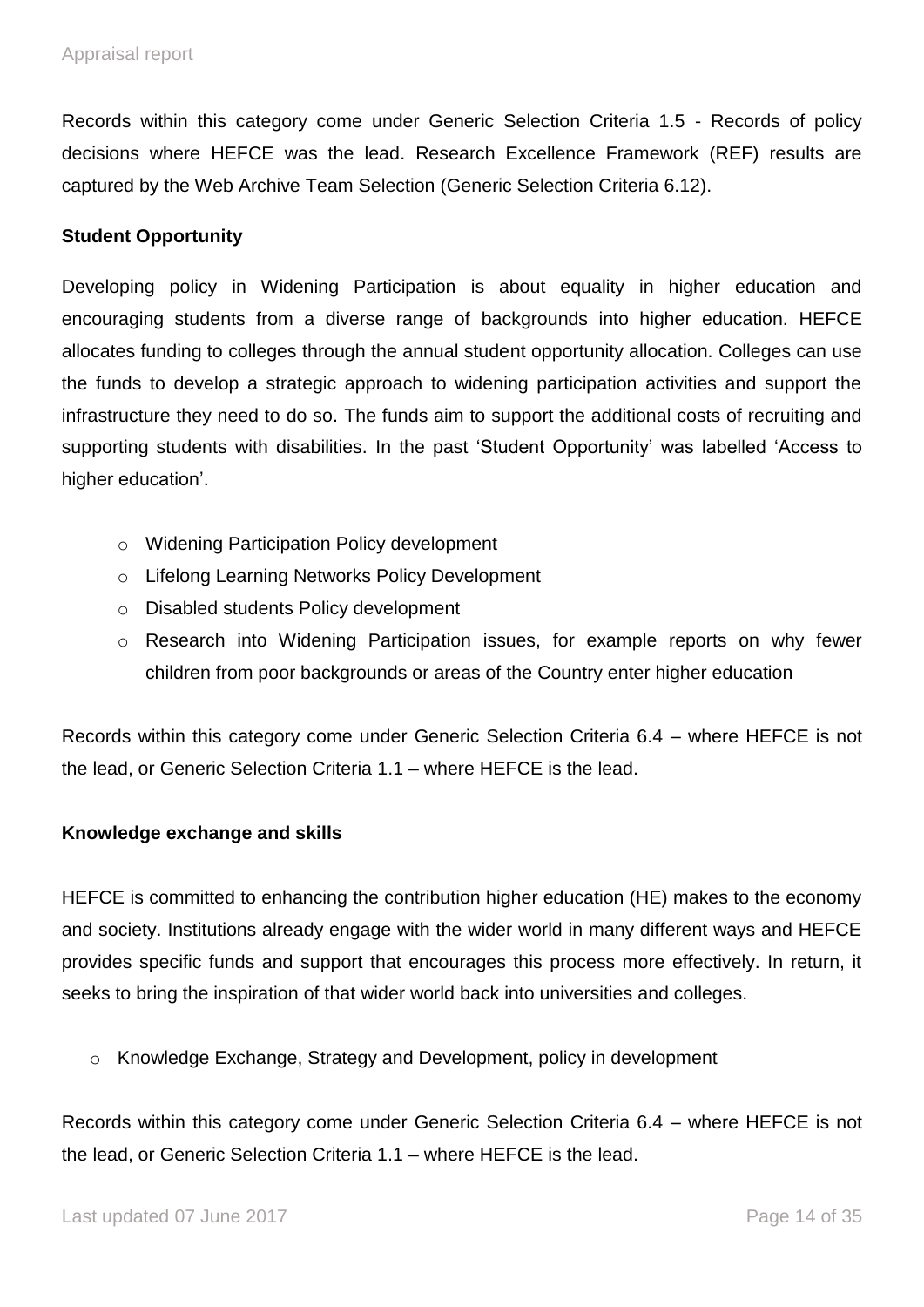#### **Leadership, governance and equality**

HEFCE's approach to supporting leadership, governance and management in HEIs includes providing funding to The Leadership Foundation and funding a code of practice for Higher Education. Ten to fifteen million pounds was distributed to universities for good practice projects to promote effective leadership, governance and management. This area is now called Leadership, governance and equality and has continued the work with a focus towards institutional engagement. Leadership, governance and management policy is published on the HEFCE website. This is captured by the UK Government Web Archive and will not be selected for transfer to The National Archives because it would result in duplication (OSP 36).

Records within this category come under Generic Selection Criteria 6.12 as it is captured by the UK Government Web Archive and will not be selected for transfer to The National Archives (OSP 36).

#### **2.2 Areas of high-level operational work undertaken in the organisation**

The majority of HEFCE's operational work revolves around administering public funding to institutions through various funding streams and the monitoring of the use of that funding. Records are produced annually for each institution in receipt of HEFCE funding. Generally these records are destroyed after their operational use becomes redundant. Some exceptional files may be of future interest to TNA such as high profile mergers, for example papers relating to the Tomlinson Mergers have been transferred to TNA, UGC 34 136-171. These will be selected under OSP 38 – Internal Administration.

#### **2.3 Hybrid or Electronic Datasets / Business Systems**

An EDRMS was introduced in 2008 and since then most of HEFCE's records are in electronic format. A minimum amount of paper files are created, for example contracts requiring handwritten signatures are kept as physical documents as well as scanned copies within the EDRMS.

HEFCE maintains a number of databases. There are no datasets that are currently identified for transfer to The National Archives because they are only required for current business purposes and will be retained for operational purposes only. HEFCE processes data from a number of data owners, including the Department for Education and the Higher Education Statistical Agency.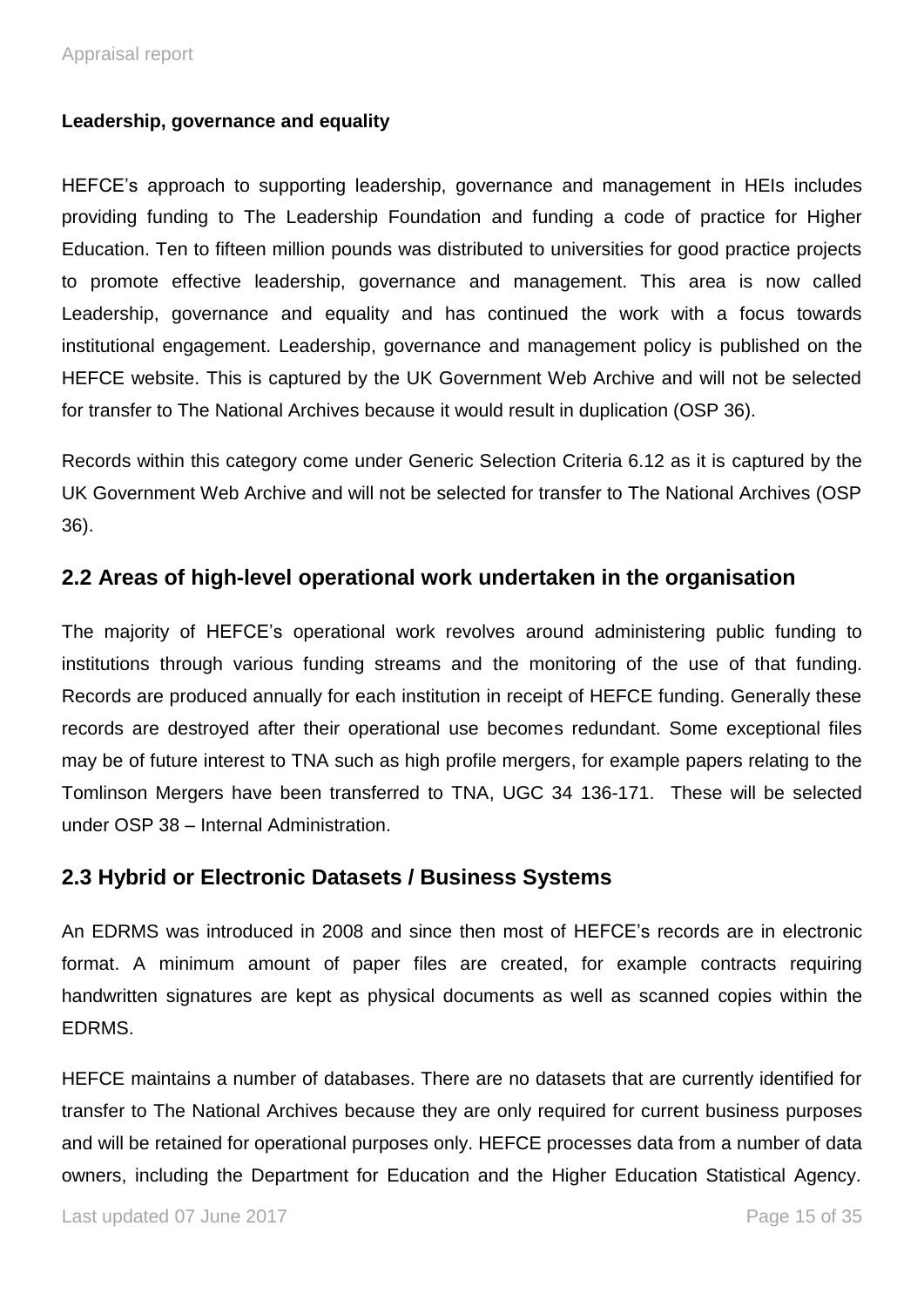The data relates to students and universities and is used for the purposes of statistical analysis as part of fulfilling its statutory obligations. These data collections are retained for as long as they are needed for statistical purposes. Key data collections and statistical reports are anonymised and are published regularly on HEFCE's website or those of partner organisations and are captured by the UK Government Web Archive, these include:

- o Higher Education Students Statistical survey (HESES)
- o Higher Education in Further Education: Students survey (HEIFES)
- o Higher Education Alternative Providers Early Students survey (HEAPES)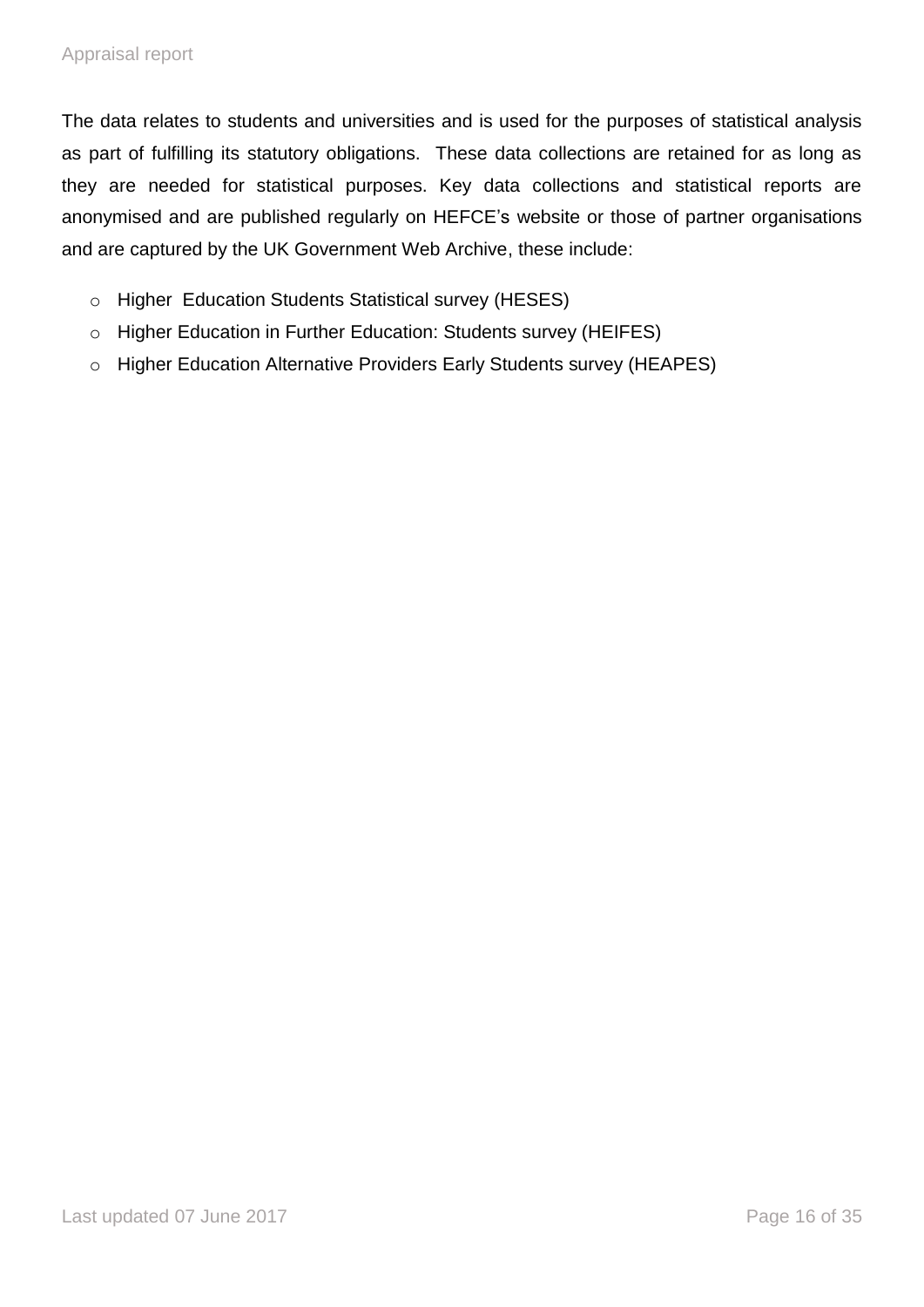#### **TECHNICAL REPORT: ANALYSIS OF RECORDS CREATED**

# **3.1 Committee structure within the agency or parent department, including statutory committees directing the work of the organisation**

Only list committees related to core statutory duties, high-level governance, and key technical / advisory roles. See further guidance in OSP

35 – Board and Committee records.

| <b>Name of committee</b>                                                                              | <b>Terms of reference</b>                                                                                                                                                                                                                                                                                                                                                                                                                                                                                                                                                                                                                                                                          | Select? | <b>Justification</b>                                                                                                                                                                                                    |
|-------------------------------------------------------------------------------------------------------|----------------------------------------------------------------------------------------------------------------------------------------------------------------------------------------------------------------------------------------------------------------------------------------------------------------------------------------------------------------------------------------------------------------------------------------------------------------------------------------------------------------------------------------------------------------------------------------------------------------------------------------------------------------------------------------------------|---------|-------------------------------------------------------------------------------------------------------------------------------------------------------------------------------------------------------------------------|
| <b>HEFCE Board</b><br>(advisory non-<br>executive)                                                    | The Board's decisions are primarily based on advice and<br>information in papers put forward by the HEFCE Chief<br>Executive. The Board meets in private but extracts from its<br>papers and minutes are published on the HEFCE website<br>and there are press statements to promote key decisions.<br>Those decisions include, for example, appointment of the<br>chief executive, approval of the audited accounts, the<br>allocation of funds to institutions and advice to ministers on<br>higher education matters. The decisions of the Board are<br>implemented by the HEFCE chief executive, who is also a<br>member of the Board. Observers from other funding bodies<br>attend meetings. | Yes     | Records of highest level of decision<br>making for HEFCE and oversees<br>strategic sub-committees. Previous<br><b>Board/Council Meeting Papers were</b><br>selected.                                                    |
| <b>Teaching</b><br>excellence and<br>student opportunity<br>(strategic sub-<br>committee of<br>Board) | The core purpose of the Committee is to offer expert<br>advice and to support the Board and the Executive in<br>addressing HEFCE's policy and funding priorities relating<br>to teaching excellence and student access, success and<br>progression to further study or employment.                                                                                                                                                                                                                                                                                                                                                                                                                 | No      | Main decisions and advice captured<br>in records of the HEFCE Board.<br>Previously agreed not to select.<br>Provides strategic advice to Board on<br>teaching, learning and student<br>opportunity strategy and policy. |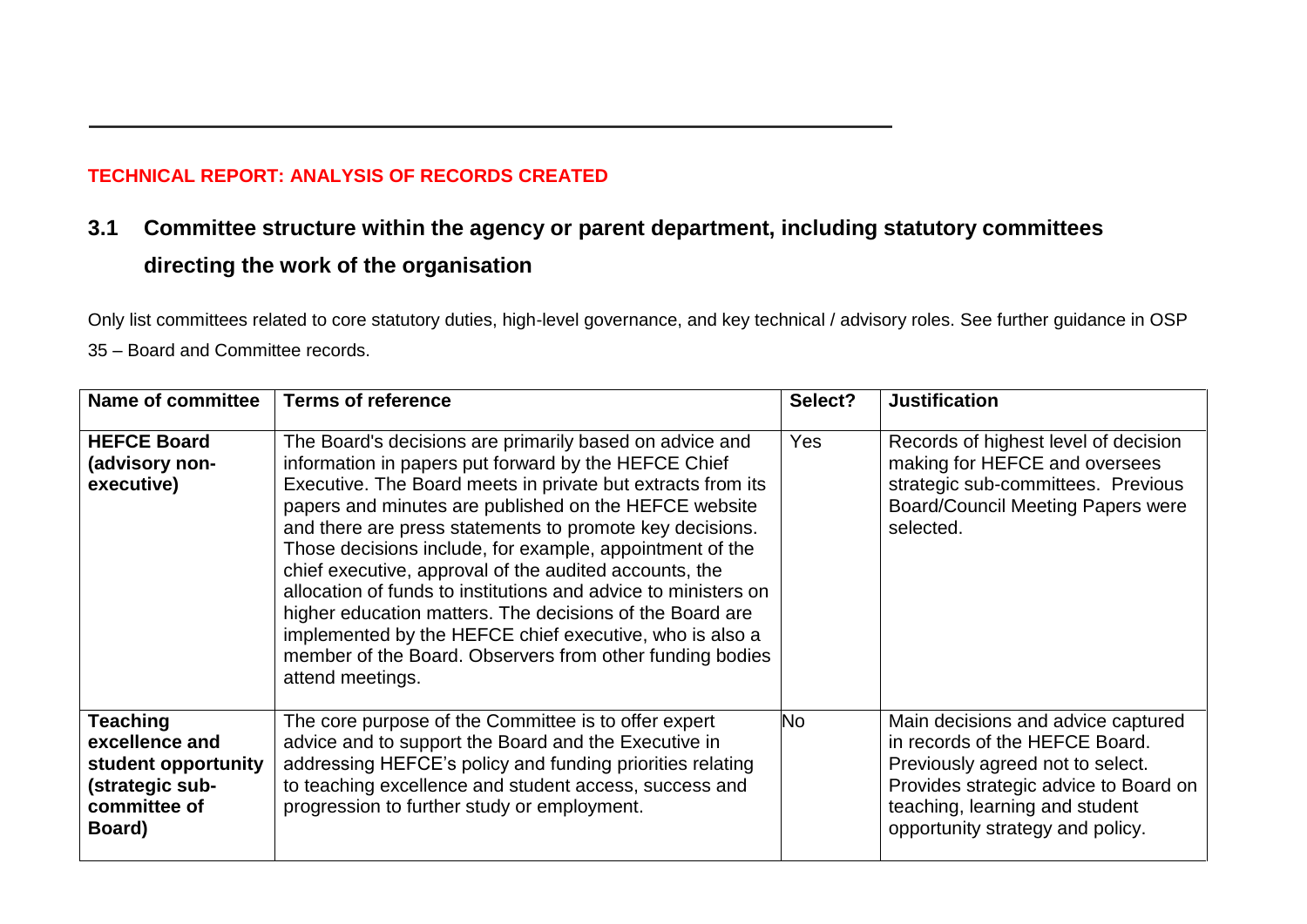| <b>Research and</b><br><b>Knowledge</b><br><b>Exchange Strategic</b><br><b>Advisory</b><br><b>Committee (strategic</b><br>sub-committee of<br>Board) | The core purpose of the committee is to advise and<br>support the Board and the Executive of HEFCE in meeting<br>their obligations in Research and Knowledge Exchange.<br>This includes continuing to support universities and<br>colleges in developing and sustaining a world-class,<br>dynamic and internationally competitive research base that<br>will play a key role in driving economic and cultural<br>prosperity and national well-being, attracting investment in<br>research and development, giving the country a<br>competitive edge. It also supports universities and colleges<br>in their knowledge exchange activities, linked with research<br>and teaching, and wider approaches to contributing to the<br>economy and society. | <b>No</b> | Main decisions and advice captured<br>in records of the HEFCE Board.<br>Previously agreed not to select.<br>Provides strategic advice to board in<br>order to fulfil aim of promoting<br>excellence in research and assessing<br>research output (RAE and Research<br>Excellence Framework). Also<br>promotes third stream funding and<br>involvement (private sector), along<br>with the Enterprise and Skills<br>Committee. Previously known as<br>'Research & Innovation Committee'.                                                                                                                                                                                       |
|------------------------------------------------------------------------------------------------------------------------------------------------------|------------------------------------------------------------------------------------------------------------------------------------------------------------------------------------------------------------------------------------------------------------------------------------------------------------------------------------------------------------------------------------------------------------------------------------------------------------------------------------------------------------------------------------------------------------------------------------------------------------------------------------------------------------------------------------------------------------------------------------------------------|-----------|-------------------------------------------------------------------------------------------------------------------------------------------------------------------------------------------------------------------------------------------------------------------------------------------------------------------------------------------------------------------------------------------------------------------------------------------------------------------------------------------------------------------------------------------------------------------------------------------------------------------------------------------------------------------------------|
| Leadership,<br><b>Governance and</b><br><b>Management</b><br><b>Strategic Advisory</b><br>Committee (sub-<br>committee of Board)                     | The core purpose of the committee is to advise and<br>support the Board and the Executive of HEFCE in meeting<br>their obligations on matters related to leadership,<br>governance and management and sustaining stakeholder<br>confidence in Higher Education.                                                                                                                                                                                                                                                                                                                                                                                                                                                                                      | <b>No</b> | Main decisions and advice captured<br>in records of the HEFCE Board.<br>Previously agreed not to select.<br>Provides strategic advice to the<br>Board to enhance the sector's<br>leadership, governance and<br>management. Central to this is a<br>focus on leadership, including<br>emphasising the direct link between<br>quality of leadership and<br>management and academic activity.<br>Supports higher education in making<br>a unique and leading contribution to<br>society's efforts to achieve<br>sustainability and continuing<br>HEFCE's risk-based approach to<br>assessing and maintaining the<br>sustainability of higher education in<br>England as a whole. |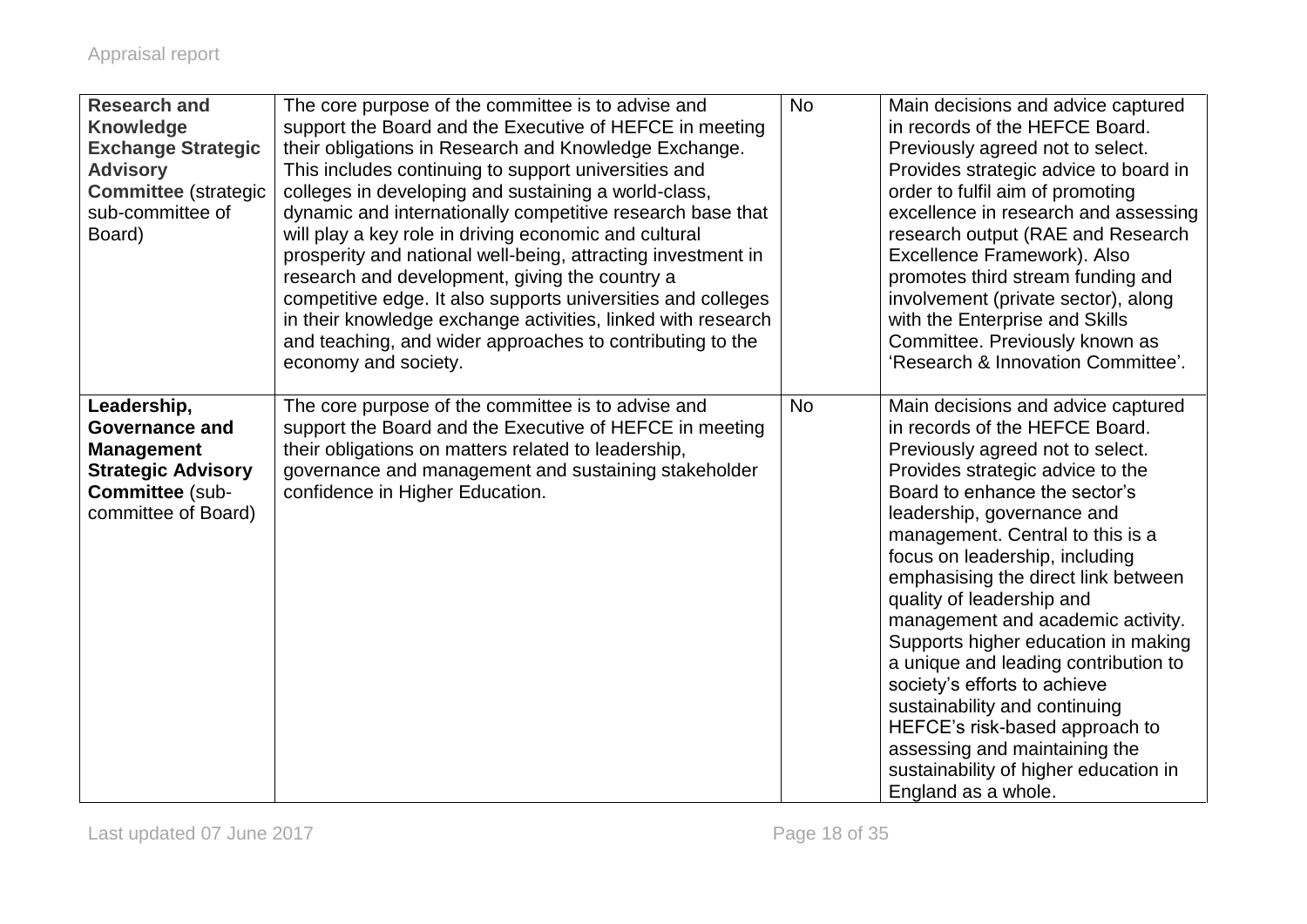| Quality,<br><b>Accountability and</b><br><b>Regulation (sub-</b><br>committee of Board) | The core purpose of the Committee is to support the Board<br>in shaping HEFCE's role as lead regulator. It will advise<br>and support the Board and the Executive of HEFCE in<br>meeting their obligations on matters relating to the<br>accountability, reputational and regulatory requirements of<br>higher education (HE), including specifically ensuring that<br>the quality of funded education is assessed. In addition,<br>The Committee advises and supports the Board and the<br>Executive of HEFCE in a range of other areas, including<br>HEFCE's role as Principal Regulator for HE institutions that<br>are exempt charities, the Register of HE Providers and<br>student protection. It will also take a lead in providing<br>advice to the Board about future legislation and the<br>development of a regulatory system for higher education in<br>England. | <b>No</b>                        | Main decisions and advice captured<br>in records of the HEFCE Board.<br>Previously agreed not to select.<br>Provide strategic advice to Board in<br>order to fulfill role as lead regulator. It<br>acts as HEFCE's statutory "Quality"<br>Assessment Committee" and, in that<br>role, provides the Board with an<br>annual opinion on whether HEFCE<br>has satisfactorily met its statutory<br>duty. |
|-----------------------------------------------------------------------------------------|------------------------------------------------------------------------------------------------------------------------------------------------------------------------------------------------------------------------------------------------------------------------------------------------------------------------------------------------------------------------------------------------------------------------------------------------------------------------------------------------------------------------------------------------------------------------------------------------------------------------------------------------------------------------------------------------------------------------------------------------------------------------------------------------------------------------------------------------------------------------------|----------------------------------|------------------------------------------------------------------------------------------------------------------------------------------------------------------------------------------------------------------------------------------------------------------------------------------------------------------------------------------------------------------------------------------------------|
| <b>Audit Committee</b><br>(standing committee<br>of Board)                              | The purpose of the committee is to advise and support the<br>Board and the Accounting Officer by giving them<br>independent assurance as to the effectiveness of the<br>Council's internal control, corporate governance and risk<br>management. In particular, the committee will give a formal<br>recommendation to the Board on the audited accounts and<br>advise on the content of the Governance Statement before<br>they are approved. Consistent with HEFCE's<br>responsibilities in the higher education sector, this remit<br>extends to assurance to the Board about internal control,<br>corporate governance and risk management by institutions<br>and other organisations receiving funding from HEFCE.                                                                                                                                                       | No.<br>Destroy<br>at 15<br>years | Main decisions and advice captured<br>in records of the HEFCE Board.<br>Previously agreed not to select.<br><b>Covered under HEFCE Retention</b><br>and Disposal Schedule.                                                                                                                                                                                                                           |
| <b>Remuneration</b><br><b>Committee</b> (standing<br>committee of Board)                | This committee makes: recommendations to the Board on<br>the terms and conditions of employment of the Chief<br>Executive; supports the Chair in monitoring the<br>performance of the Chief Executive and in assessing                                                                                                                                                                                                                                                                                                                                                                                                                                                                                                                                                                                                                                                       | No.<br>Destroy<br>at 15<br>years | Main decisions and advice captured<br>in records of the HEFCE Board.<br>Previously agreed not to select.<br>Covered under HEFCE Retention                                                                                                                                                                                                                                                            |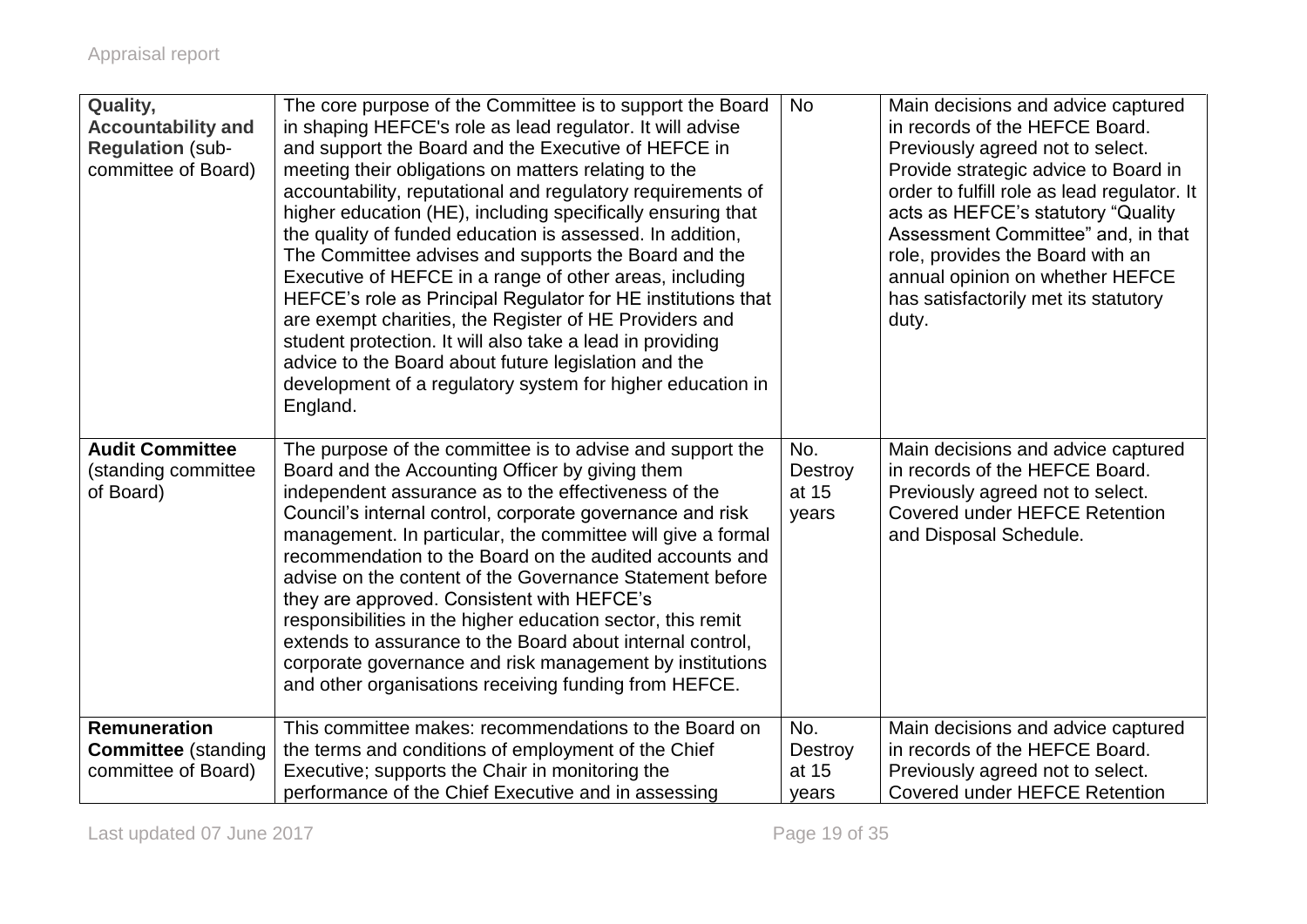|                                                                                    | entitlement to performance related pay; agrees the terms<br>and conditions of employment of other Directors; carries<br>out an annual review of the remuneration of Directors;<br>reviews the aims of the annual pay remits, which seek<br>authority from the relevant government Department in<br>determining the nature and scale of pay awards to Council<br>staff, delegating the details to the Chief Executive.                                                                                             |                                  | and Disposal Schedule.                                                                                                                                                     |
|------------------------------------------------------------------------------------|-------------------------------------------------------------------------------------------------------------------------------------------------------------------------------------------------------------------------------------------------------------------------------------------------------------------------------------------------------------------------------------------------------------------------------------------------------------------------------------------------------------------|----------------------------------|----------------------------------------------------------------------------------------------------------------------------------------------------------------------------|
| <b>Complaints Panel</b>                                                            | The Council has an independent procedure for hearing<br>complaints against the decisions of the Executive. A non-<br>executive Board member chairs a panel of two external<br>members drawn from a pool of suitably experienced figures<br>independent of the Council. Its remit is to determine<br>whether Council action or maladministration has caused<br>injustice. It is the complainant's last resort before<br>approaching the Parliamentary and Health Services<br>Ombudsman or seeking judicial review. | No.<br>Destroy<br>at 15<br>years | Main decisions and advice captured<br>in records of the HEFCE Board.<br>Previously agreed not to select.<br>Covered under HEFCE Retention<br>and Disposal Schedule.        |
| <b>Appointments</b><br><b>Committee</b>                                            | Contributes to the effectiveness of the Board by appointing<br>committee members of suitable expertise and seeks to<br>ensure that recruitment is open, fair and promotes equality<br>of opportunity.                                                                                                                                                                                                                                                                                                             | No.<br>Destroy<br>at 15<br>years | Main decisions and advice captured<br>in records of the HEFCE Board.<br>Previously agreed not to select.<br>Covered under HEFCE Retention<br>and Disposal Schedule.        |
| <b>HEFCE Executive</b><br>(formerly the Chief<br><b>Executive's Group</b><br>(CEG) | The HEFCE Executive is the senior management group<br>within HEFCE. It considers a wide range of policy and<br>human resource management issues relevant both to the<br>work HEFCE does in the sector and also to the Council's<br>internal activities. The Executive usually meets weekly.<br>The Executive also clears papers before they are<br>dispatched to the Board.                                                                                                                                       | No.<br>Destroy<br>at 15<br>years | Main decisions and advice captured<br>in records of the HEFCE Board.<br>Previously agreed not to select.<br><b>Covered under HEFCE Retention</b><br>and Disposal Schedule. |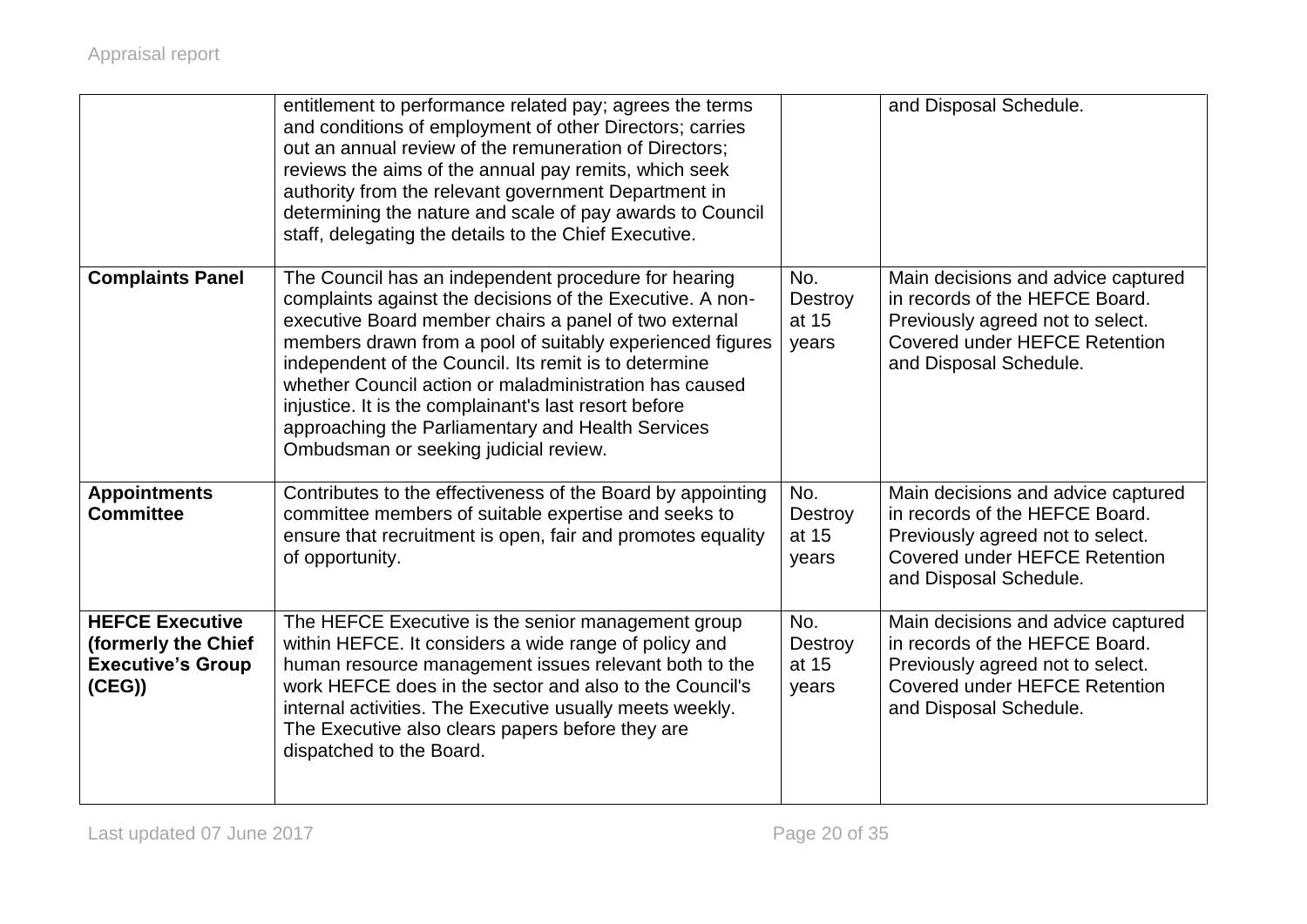| <b>UK Healthcare</b><br><b>Education Advisory</b><br><b>Committee</b>                                                      | Advises the UK higher education funding bodies on the<br>impact of NHS changes on healthcare education and<br>research.                                                                                                                                                                                                                                                                                                                                                                                                                                                                                     | No.<br>Destroy<br>at 15<br>years        | Main decisions and advice captured<br>in records of the HEFCE Board.<br>Previously agreed not to select.                                                                  |
|----------------------------------------------------------------------------------------------------------------------------|-------------------------------------------------------------------------------------------------------------------------------------------------------------------------------------------------------------------------------------------------------------------------------------------------------------------------------------------------------------------------------------------------------------------------------------------------------------------------------------------------------------------------------------------------------------------------------------------------------------|-----------------------------------------|---------------------------------------------------------------------------------------------------------------------------------------------------------------------------|
| <b>Board of the Joint</b><br><b>Information</b><br><b>Systems Committee</b>                                                | Responsible for supporting the innovative use of<br>information and communication technologies to support<br>learning, teaching, and research in the UK.<br>Now called Jisc and, from December 2012, is a charity and<br>company independent from HEFCE.                                                                                                                                                                                                                                                                                                                                                    | Yes                                     | The board papers have already been<br>transferred to TNA.                                                                                                                 |
| <b>JISC content</b><br>services committee<br>(JCS-strategic sub-<br>committee of Jisc<br>Board)                            | The role of JISC Content Services Committee is to provide<br>high quality information, content resources and services to<br>facilitate excellence in learning, teaching and research<br>ensuring that the JISC community is fully poised to meet<br>the challenges of the knowledge economy. This supports<br>the JISC strategic aims to:<br>Deliver innovative and sustainable ICT<br>infrastructure, services and practice that support<br>institutions in meeting their mission;<br>Promote the development, uptake and effective use<br>$\bullet$<br>of ICT to support learning, teaching and research. | No.<br>Destroy<br>at 15<br>years        | Main decisions and advice captured<br>in records of the Jisc Board.<br>Previously agreed not to select.<br><b>Covered under HEFCE Retention</b><br>and Disposal Schedule. |
| Integrated<br><b>Information</b><br><b>Environment</b><br><b>Committee (IIEC-</b><br>strategic sub-<br>committee of Board) | Promotes and delivers integrated information sharing<br>infrastructures                                                                                                                                                                                                                                                                                                                                                                                                                                                                                                                                     | No.<br><b>Destroy</b><br>at 15<br>years | Main decisions and advice captured<br>in records of the Jisc Board.<br>Previously agreed not to select.<br><b>Covered under HEFCE Retention</b><br>and Disposal Schedule. |
| Learning and<br><b>Teaching</b><br>Committee (JLT-<br>strategic sub-<br>committee of Board)                                | Promotes technology to support learning and teaching                                                                                                                                                                                                                                                                                                                                                                                                                                                                                                                                                        | No.<br><b>Destroy</b><br>at 15<br>years | Main decisions and advice captured<br>in records of the Jisc Board.<br>Previously agreed not to select.<br><b>Covered under HEFCE Retention</b><br>and Disposal Schedule. |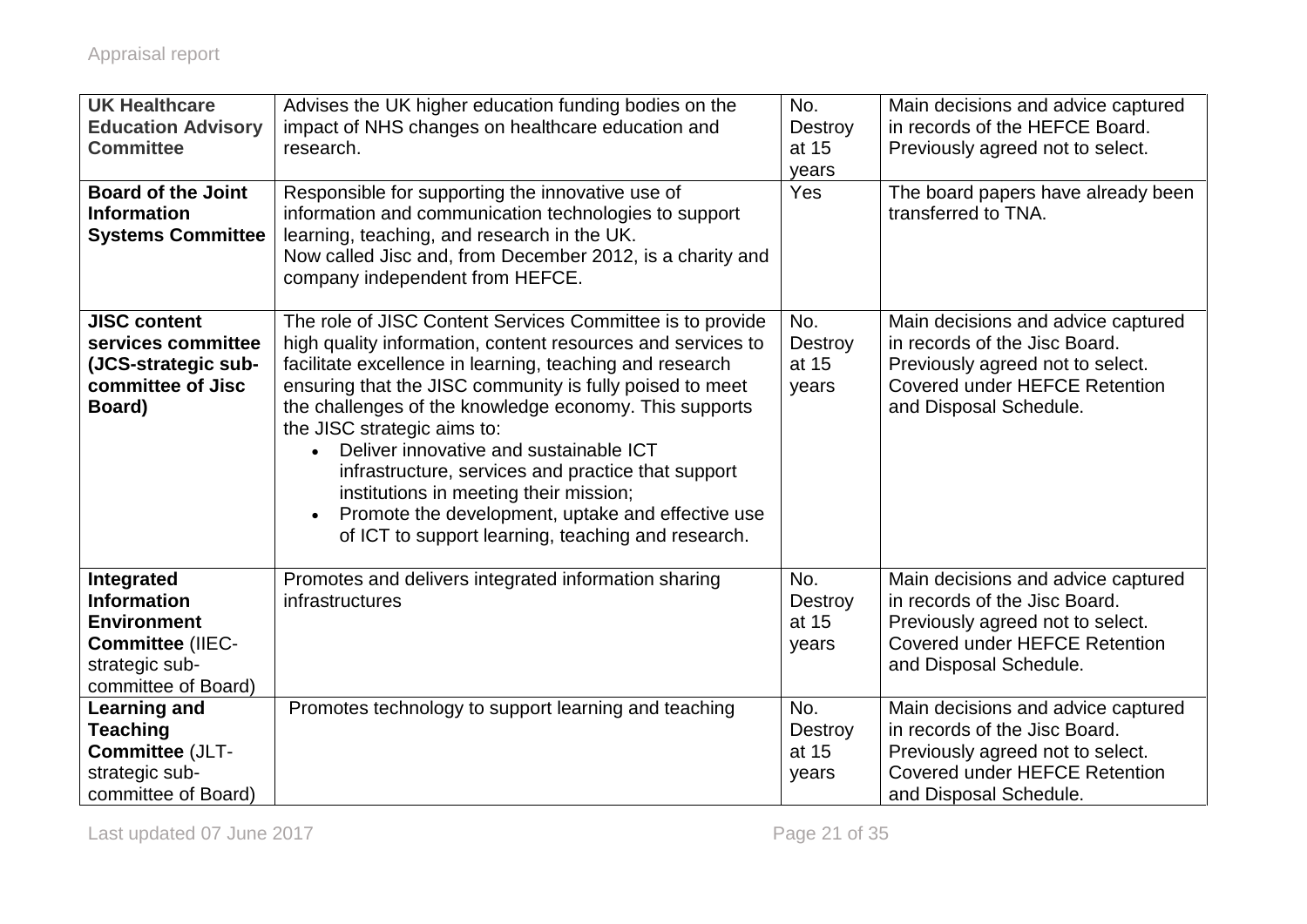| <b>Network Committee</b><br>(JCN-strategic sub-<br>committee of Board)                                  | Promotes and supports the use of a network infrastructure                                    | No.<br>Destroy<br>at 15<br>years | Main decisions and advice captured<br>in records of the Jisc Board.<br>Previously agreed not to select.<br><b>Covered under HEFCE Retention</b><br>and Disposal Schedule. |
|---------------------------------------------------------------------------------------------------------|----------------------------------------------------------------------------------------------|----------------------------------|---------------------------------------------------------------------------------------------------------------------------------------------------------------------------|
| Organisational<br><b>Support Committee</b><br>(JOS-strategic sub-<br>committee of Board)                | Promotes and supports human and organisational<br>resources to facilitate ICT infrastructure | No.<br>Destroy<br>at 15<br>years | Main decisions and advice captured<br>in records of the Jisc Board.<br>Previously agreed not to select.<br>Covered under HEFCE Retention<br>and Disposal Schedule.        |
| <b>Support of</b><br><b>Research</b><br><b>Committee (JSR-</b><br>strategic sub-<br>committee of Board) | Promotes and supports requirements of the research<br>community                              | No.<br>Destroy<br>at 15<br>years | Main decisions and advice captured<br>in records of the Jisc Board.<br>Previously agreed not to select.<br><b>Covered under HEFCE Retention</b><br>and Disposal Schedule. |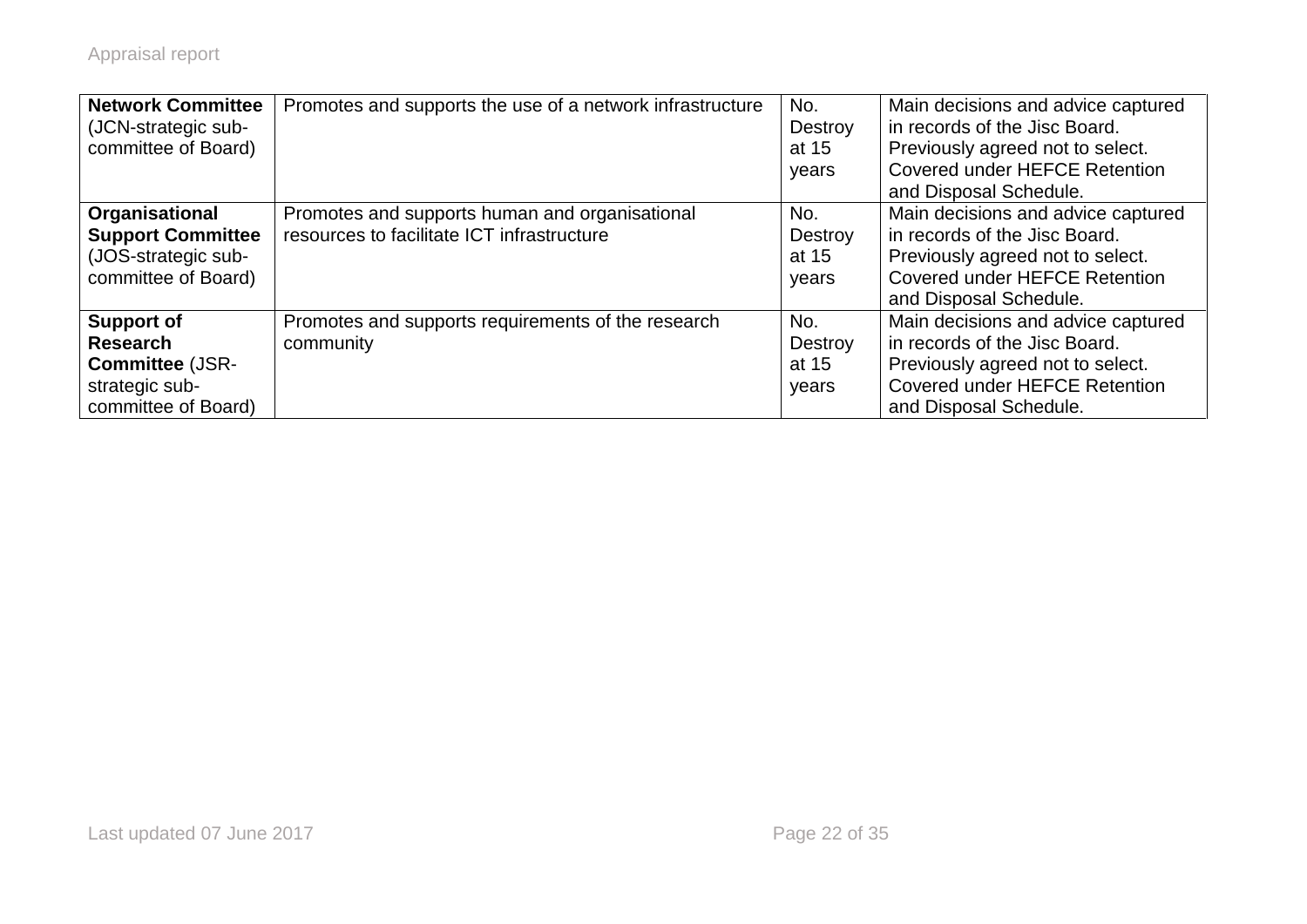| 3.2 Core / statutory functions and activities |  |
|-----------------------------------------------|--|
|-----------------------------------------------|--|

| 1.                                                                            | 2.                                                                                                                           | 3.                           | 4.                           | 5.                                                                                                            | 6.               | 7.                                                                                                                                                                                                                       |
|-------------------------------------------------------------------------------|------------------------------------------------------------------------------------------------------------------------------|------------------------------|------------------------------|---------------------------------------------------------------------------------------------------------------|------------------|--------------------------------------------------------------------------------------------------------------------------------------------------------------------------------------------------------------------------|
| <b>Function / Activity</b>                                                    | <b>Record/s that document</b>                                                                                                | <b>Record creator</b>        | <b>Reason for record</b>     | Information on how                                                                                            | <b>Selection</b> | <b>Reasons for selection</b>                                                                                                                                                                                             |
|                                                                               | function / activity                                                                                                          | / owner                      | creation                     | records are registered,                                                                                       | Yes /No          | / non-selection                                                                                                                                                                                                          |
|                                                                               |                                                                                                                              |                              | (e.g. statutory              | managed or arranged                                                                                           |                  | (refer to criteria within                                                                                                                                                                                                |
|                                                                               |                                                                                                                              |                              | requirement)                 | (volume created each                                                                                          |                  | <b>Records Collection</b>                                                                                                                                                                                                |
|                                                                               |                                                                                                                              |                              |                              | year if known)                                                                                                |                  | Policy)                                                                                                                                                                                                                  |
| Distributing public<br>funds to higher<br>education<br>institutions.          | Funding Announcements,<br><b>Funding Round Project</b><br>Board papers<br>Annual funding<br>allocations                      | <b>Funding Round</b><br>Team | <b>Statutory Requirement</b> | Records are created and<br>managed in an EDRMS.                                                               | No               | Selection criteria 6.12<br><b>Funding Allocations are</b><br>published on the<br>website and are<br>captured by the UK<br>Government Web<br>archive.                                                                     |
|                                                                               | Funding Round (by year)                                                                                                      |                              |                              |                                                                                                               |                  | Folder level appraisal<br>required                                                                                                                                                                                       |
| Monitoring role in<br>the Prevent Duty<br>strategy.                           | Prevent duty monitoring:<br>assessment process,<br>monitoring framework,<br>risk assessment.                                 | <b>Prevent Team</b>          | <b>Statutory Requirement</b> | Records are created and<br>managed in EDRMS.                                                                  | <b>No</b>        | Selection criteria 6.4<br>The Department for<br>Education is the lead<br>department on Prevent.<br>The records are<br>required for operational<br>purposes and will be<br>destroyed according to<br>retention schedules. |
| Assurance:<br>assessing the<br>quality of higher<br>education HEFCE<br>funds. | <b>Quality Assessment</b><br>Review.<br>Annual accountability<br>returns<br>Memorandum of<br>assurance and<br>accountability | Assurance<br>Team            | Statutory requirement        | Records are created and<br>managed in EDRMS.<br>Some paper files exist<br>and are stored at Iron<br>Mountain. | <b>No</b>        | Selection criteria 6.12<br>Review documents are<br>published on the<br>website and are<br>captured by the UK<br>Government Web<br>archive.                                                                               |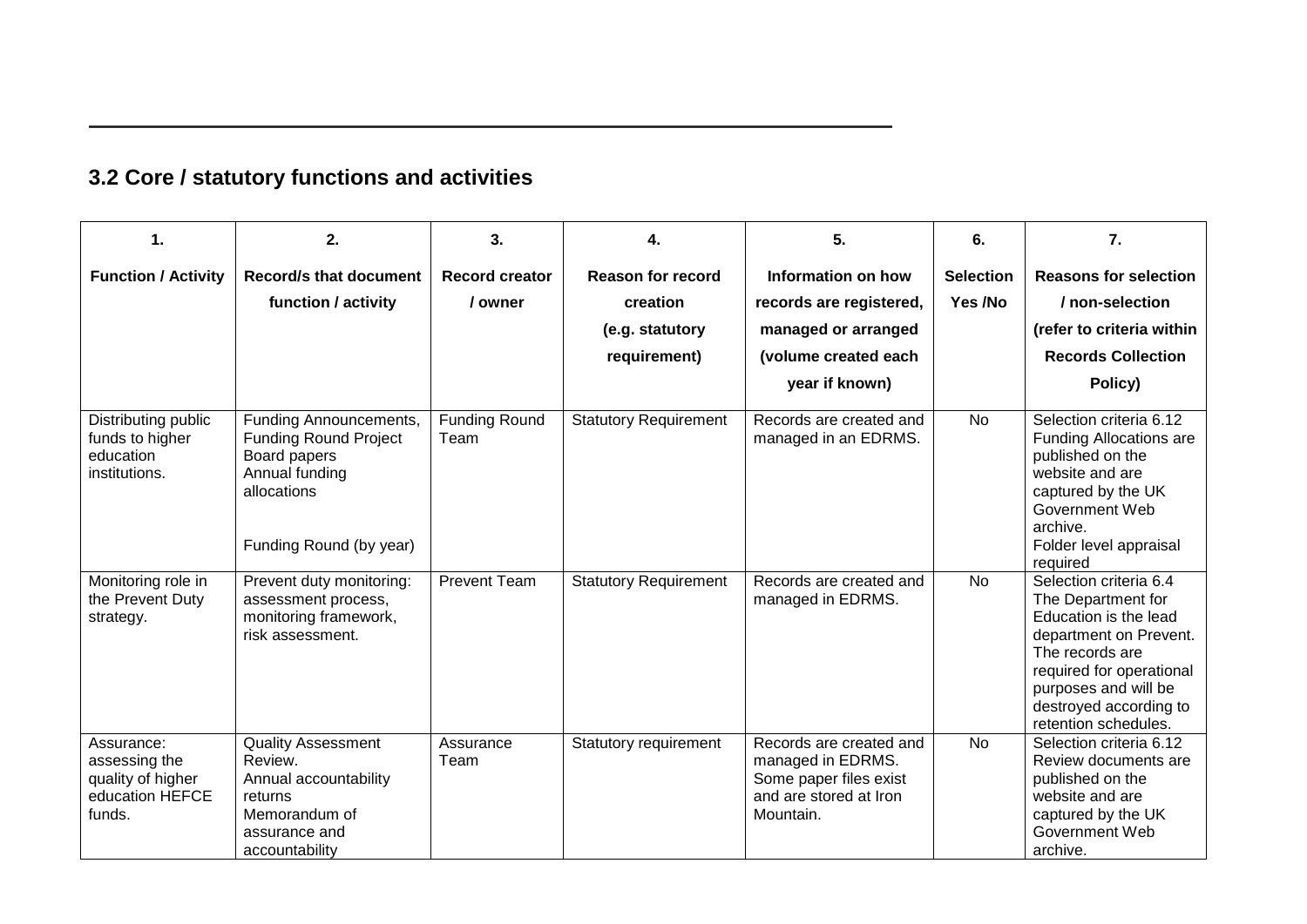| 1.                                                         | 2.                                                                                                                                                                                                          | 3.                               | 4.                                                                      | 5.                                                                                                             | 6.                          | $\overline{7}$ .                                                                                                                                                                                                                           |
|------------------------------------------------------------|-------------------------------------------------------------------------------------------------------------------------------------------------------------------------------------------------------------|----------------------------------|-------------------------------------------------------------------------|----------------------------------------------------------------------------------------------------------------|-----------------------------|--------------------------------------------------------------------------------------------------------------------------------------------------------------------------------------------------------------------------------------------|
| <b>Function / Activity</b>                                 | <b>Record/s that document</b><br>function / activity                                                                                                                                                        | <b>Record creator</b><br>/ owner | <b>Reason for record</b><br>creation<br>(e.g. statutory<br>requirement) | Information on how<br>records are registered,<br>managed or arranged<br>(volume created each<br>year if known) | <b>Selection</b><br>Yes /No | <b>Reasons for selection</b><br>/ non-selection<br>(refer to criteria within<br><b>Records Collection</b><br>Policy)                                                                                                                       |
|                                                            | <b>HEFCE Assurance</b><br>Review (HAR).<br><b>Public Interest</b><br>Disclosures (PID)<br>Best practice guidance                                                                                            |                                  |                                                                         |                                                                                                                |                             | Selection Criteria 6.3<br>The records are<br>required for operational<br>purposes and will be<br>destroyed according to<br>retention schedules.                                                                                            |
| Gateways into the<br>regulated HE sector                   | Funding, Process<br>assessment, evidence,<br>planning; meeting<br>minutes; course<br>designation; Degree<br>awarding powers                                                                                 | <b>HE Gateways</b>               | Statutory requirement.                                                  | Records are created and<br>managed in EDRMS.                                                                   | <b>No</b>                   | Selection Criteria 6.3<br>The records are<br>required for operational<br>purposes and will be<br>destroyed according to<br>retention schedules.                                                                                            |
| Develop and<br>sustain a<br>competitive<br>research sector | <b>Research Excellence</b><br><b>Framework Steering</b><br>group documents,<br>planning, consultation;<br>communication;<br><b>Publications</b><br>Research Funding Model.<br>Changes to the<br>methodology | Research                         | Statutory requirement.                                                  | Records are created and<br>managed in EDRMS.                                                                   | Yes / No                    | Selection Criteria 1.5 -<br>records of policy<br>decisions where<br>HEFCE was the lead.<br>Selection Criteria 6.3<br>The records are<br>required for operational<br>purposes and will be<br>destroyed according to<br>retention schedules. |
|                                                            |                                                                                                                                                                                                             |                                  |                                                                         |                                                                                                                | <b>No</b>                   | Selection criteria 6.12<br>Publications are<br>published on REF2014<br>website and are<br>captured by the UK<br>Government Web                                                                                                             |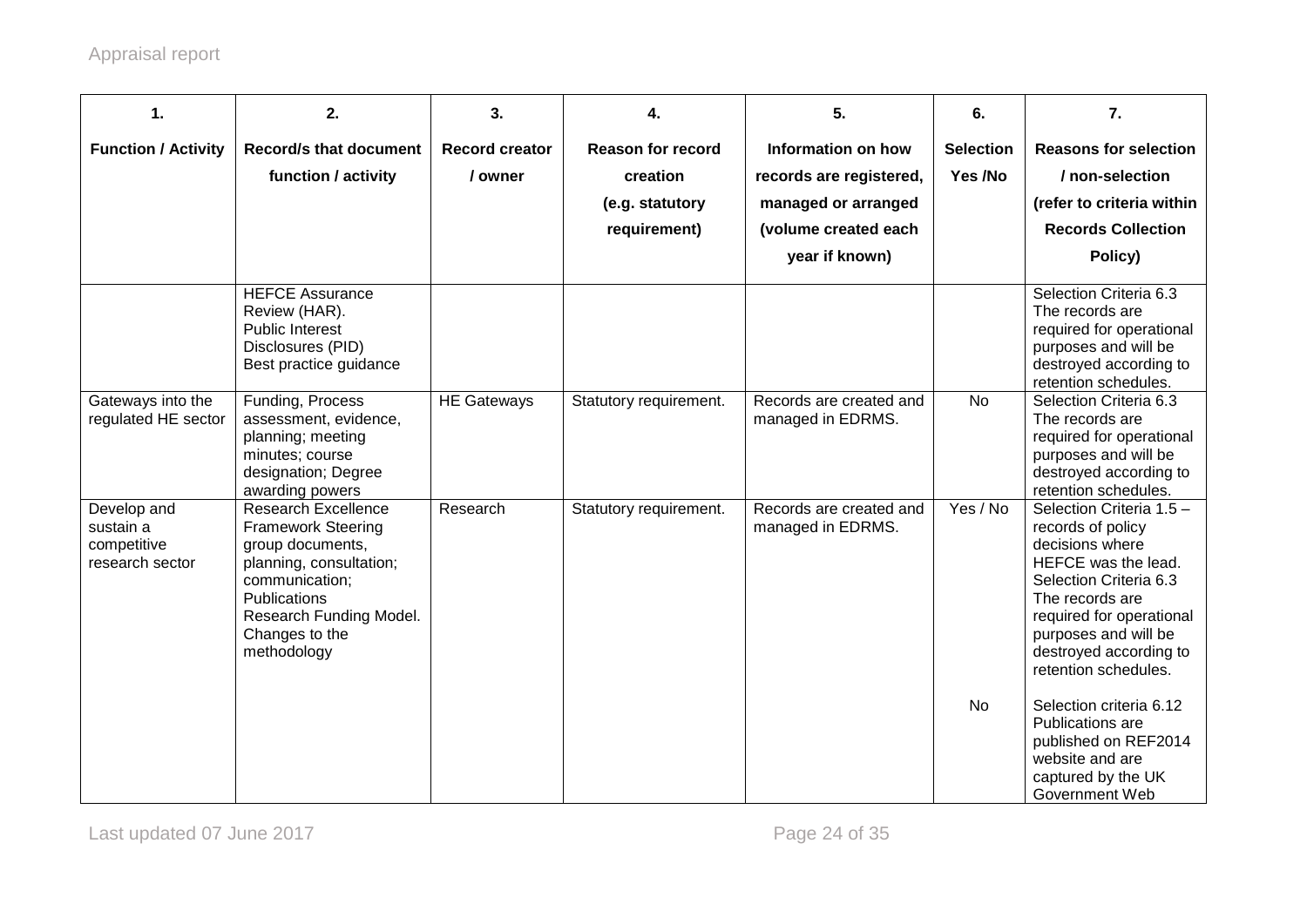| 1.                                                  | 2.                                                                                                                                                                                                                                          | 3.                               | 4.                                                      | 5.                                                                                                              | 6.                          | 7.                                                                                                                                                                                          |
|-----------------------------------------------------|---------------------------------------------------------------------------------------------------------------------------------------------------------------------------------------------------------------------------------------------|----------------------------------|---------------------------------------------------------|-----------------------------------------------------------------------------------------------------------------|-----------------------------|---------------------------------------------------------------------------------------------------------------------------------------------------------------------------------------------|
| <b>Function / Activity</b>                          | <b>Record/s that document</b><br>function / activity                                                                                                                                                                                        | <b>Record creator</b><br>/ owner | <b>Reason for record</b><br>creation<br>(e.g. statutory | Information on how<br>records are registered,<br>managed or arranged                                            | <b>Selection</b><br>Yes /No | <b>Reasons for selection</b><br>/ non-selection<br>(refer to criteria within                                                                                                                |
|                                                     |                                                                                                                                                                                                                                             |                                  | requirement)                                            | (volume created each                                                                                            |                             | <b>Records Collection</b>                                                                                                                                                                   |
|                                                     |                                                                                                                                                                                                                                             |                                  |                                                         | year if known)                                                                                                  |                             | Policy)                                                                                                                                                                                     |
| Funding excellent<br>and innovative                 | Recruitment, training and<br>assessment, TEF Team                                                                                                                                                                                           | <b>TEF Team</b>                  | Statutory                                               | Records are created and<br>managed in EDRMS.                                                                    | Yes / No                    | archive.<br>Selection Criteria 1.5 -<br>records of policy                                                                                                                                   |
| teaching: Teaching<br>Excellence<br>Framework (TEF) | Policy, TEF Assessment<br>and Outcomes                                                                                                                                                                                                      |                                  |                                                         | Some paper records are<br>created as part of the<br>TEF process.                                                |                             | decisions where<br>HEFCE was the lead.<br>Selection criteria 6.12<br>TEF outcome and<br>results are published on<br>the website and are<br>captured by the UK<br>Government Web<br>archive. |
| Developing a skills<br>programme                    | Skills matrix, skills policy,<br>strategy and development                                                                                                                                                                                   | Subject<br>and<br><b>Skills</b>  | Statutory                                               | Records are created and<br>managed in EDRMS.<br>Some paper records<br>exist and are stored at<br>Iron Mountain. | <b>No</b>                   | Selection Criteria 6.3<br>The records are<br>required for operational<br>purposes and will be<br>destroyed according to<br>retention schedules.                                             |
| Governance and<br>accountability in HE              | Sustaining a high quality<br>HE sector, Equality and<br>Diversity, Strategic<br>Development Fund,<br>Strategically Important<br>and Vulnerable Subjects<br>Central programme,<br>Leadership Governance<br>and Management Fund<br>(LGM Fund) |                                  | Statutory                                               | Records are created and<br>managed in EDRMS                                                                     | <b>No</b>                   | Selection Criteria 6.3<br>The records are<br>required for operational<br>purposes and will be<br>destroyed according to<br>retention schedules.                                             |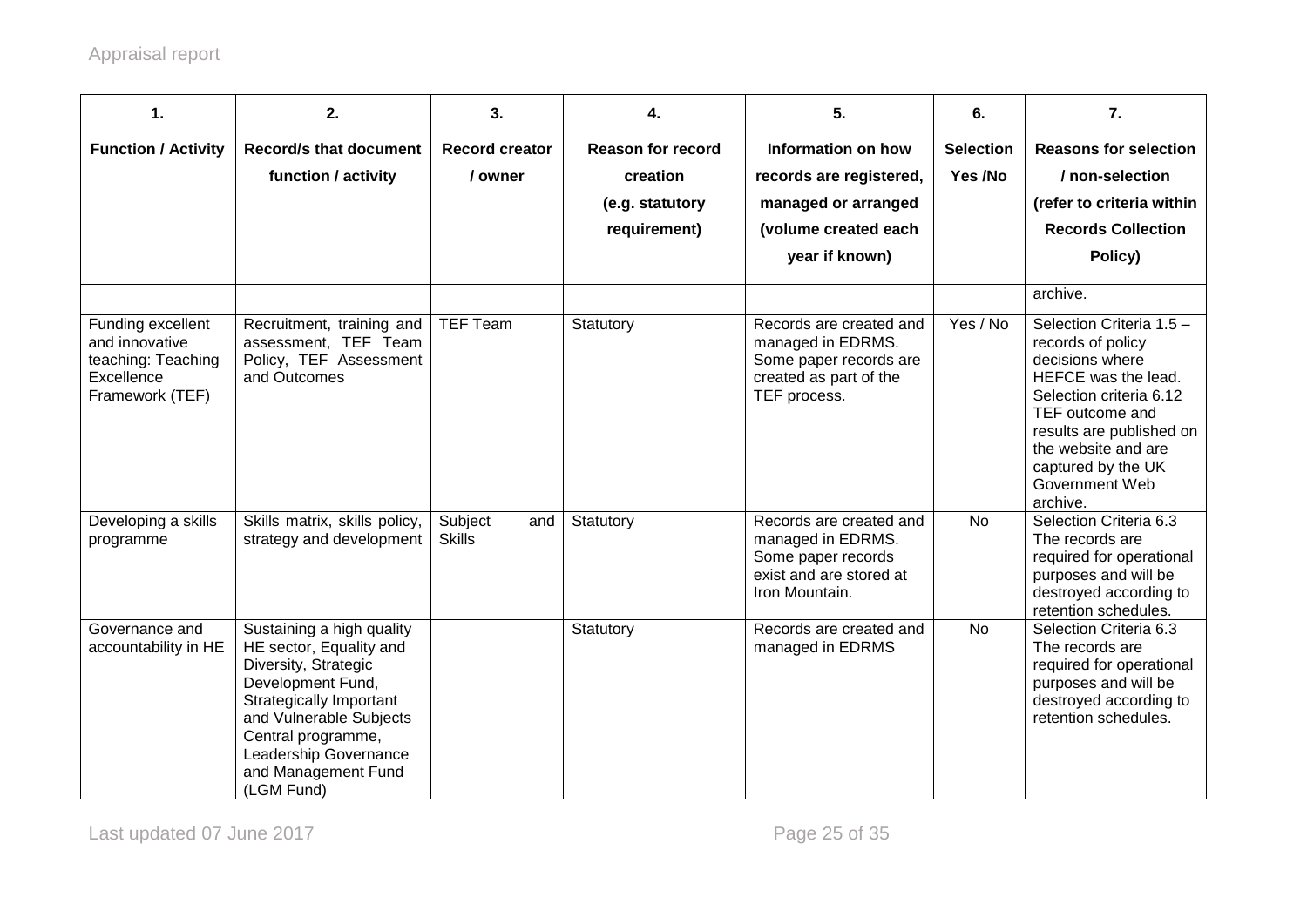| 1.                         | 2.                                                                                                                                                                                                               | 3.                                                         | 4.                                                                      | 5.                                                                                                               | 6.                          | 7.                                                                                                                                                                                                                                                                                                                                                                                                                                             |
|----------------------------|------------------------------------------------------------------------------------------------------------------------------------------------------------------------------------------------------------------|------------------------------------------------------------|-------------------------------------------------------------------------|------------------------------------------------------------------------------------------------------------------|-----------------------------|------------------------------------------------------------------------------------------------------------------------------------------------------------------------------------------------------------------------------------------------------------------------------------------------------------------------------------------------------------------------------------------------------------------------------------------------|
| <b>Function / Activity</b> | <b>Record/s that document</b><br>function / activity                                                                                                                                                             | <b>Record creator</b><br>/ owner                           | <b>Reason for record</b><br>creation<br>(e.g. statutory<br>requirement) | Information on how<br>records are registered,<br>managed or arranged<br>(volume created each<br>year if known)   | <b>Selection</b><br>Yes /No | <b>Reasons for selection</b><br>/ non-selection<br>(refer to criteria within<br><b>Records Collection</b><br>Policy)                                                                                                                                                                                                                                                                                                                           |
| Knowledge<br>Exchange      | HEIF: Institutional five-<br>year knowledge<br>exchange strategies;<br>monitoring; knowledge<br>exchange funding:<br><b>Allocations</b><br>Research Education and<br>Knowledge Exchange<br>(REKE) budget, papers | Knowledge<br>Exchange<br>Subject and<br><b>Skills Team</b> | Statutory                                                               | Records are created and<br>managed in EDRMS -<br>some paper records<br>exist and are stored at<br>Iron Mountain. | Yes / No                    | Selection Criteria 1.5 -<br>records of policy<br>decisions where<br>HEFCE was the lead.<br>Selection criteria 6.12<br><b>HEIF Knowledge</b><br><b>Exchange Strategies</b><br>and Allocations are<br>published on the<br>website and are<br>captured by the UK<br>Government Web<br>archive.<br>Selection Criteria 6.3<br>The records are<br>required for operational<br>purposes and will be<br>destroyed according to<br>retention schedules. |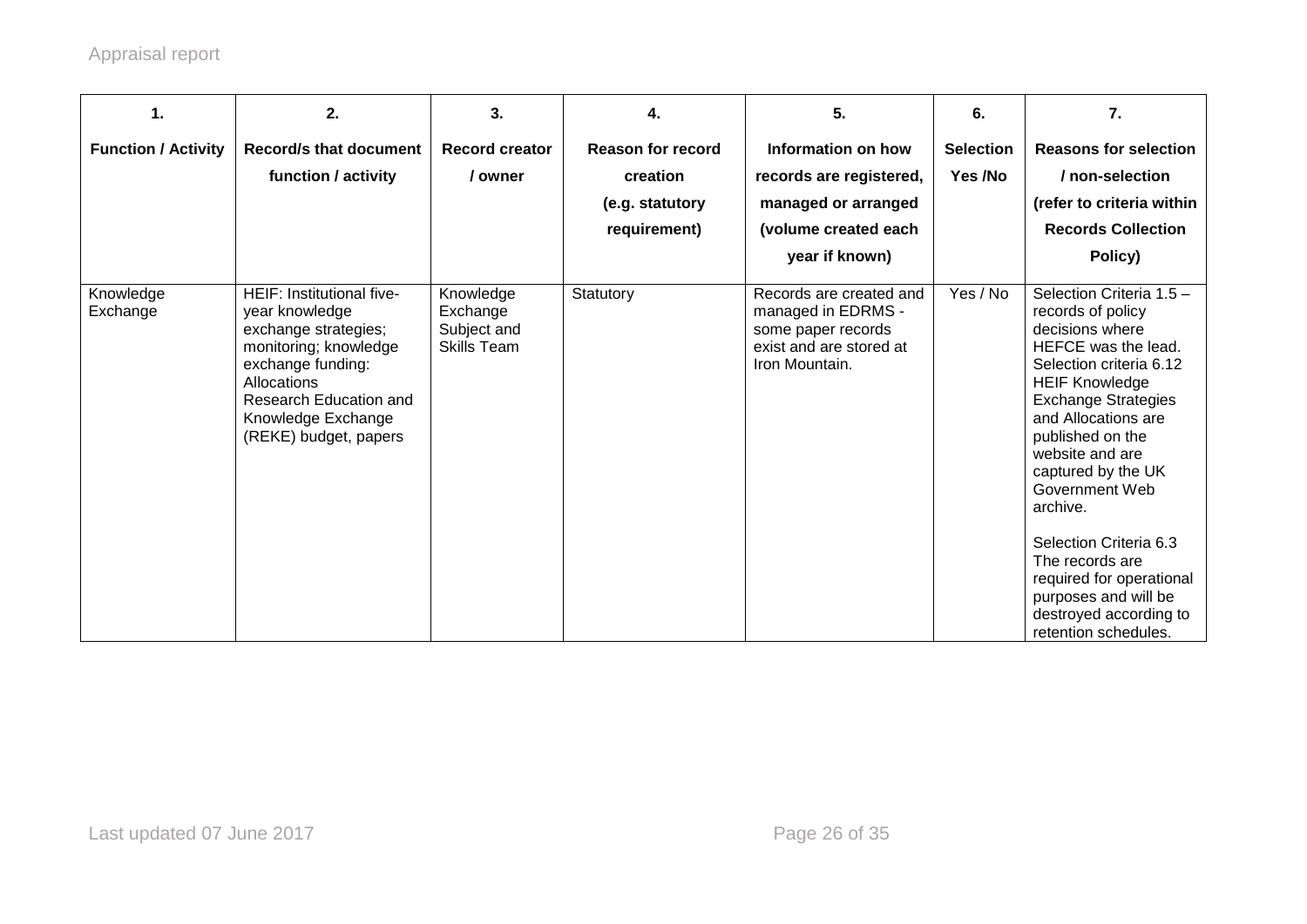### **3.3 Information in special formats and systems**

*This section should provide information on any record series which is not in a standard file format. Examples include: datasets, maps, plans, databases, audio-visual records, geographical information systems.* 

Where HEFCE owns the data within the dataset (or where we have acquired permission from the data owner), and when the dataset is no longer updated and has been selected as a historical record, HEFCE will arrange transfer to The National Archives.

| <b>Description</b>                                                                                                                                                                                                                                         | Owner                                                        | <b>Format</b>                                             | Volume               | Select?   | <b>Justification</b>                                                                                                                                   |
|------------------------------------------------------------------------------------------------------------------------------------------------------------------------------------------------------------------------------------------------------------|--------------------------------------------------------------|-----------------------------------------------------------|----------------------|-----------|--------------------------------------------------------------------------------------------------------------------------------------------------------|
| <b>HESA</b> student data<br>Individualised data on students<br>registered with HEIs - separate database<br>containing links to anonymised data.<br>Complete dataset, large volume - tightly<br>controlled access managed on SQL<br>database.               | Higher<br>Education<br><b>Statistics</b><br>Agency<br>(HESA) | <b>HEFCE network</b><br><b>HEFCE-SAS (Flat</b><br>Files). | 3M per<br>annum      | No        | Data is owned by HESA<br>and processed by<br>HEFCE.<br>The dataset is updated<br>on an ongoing basis and<br>is only required for<br>business purposes. |
| <b>HESA</b> destinations<br>Anonymised destinations of students<br>successfully leaving HEIs.<br>Information is used to ascertain type of<br>job, how it was attained, salary, 6 months<br>after leaving HEI. Information is obtained<br>from the student. | <b>HESA</b>                                                  | <b>HEFCE network</b><br><b>HEFCE-SAS (Flat</b><br>Files)  | 350,000 per<br>annum | <b>No</b> | Collated results published<br>annually by HESA:<br>https://www.hesa.ac.uk/d<br>ata-and-<br>analysis/students/destinat<br>ions                          |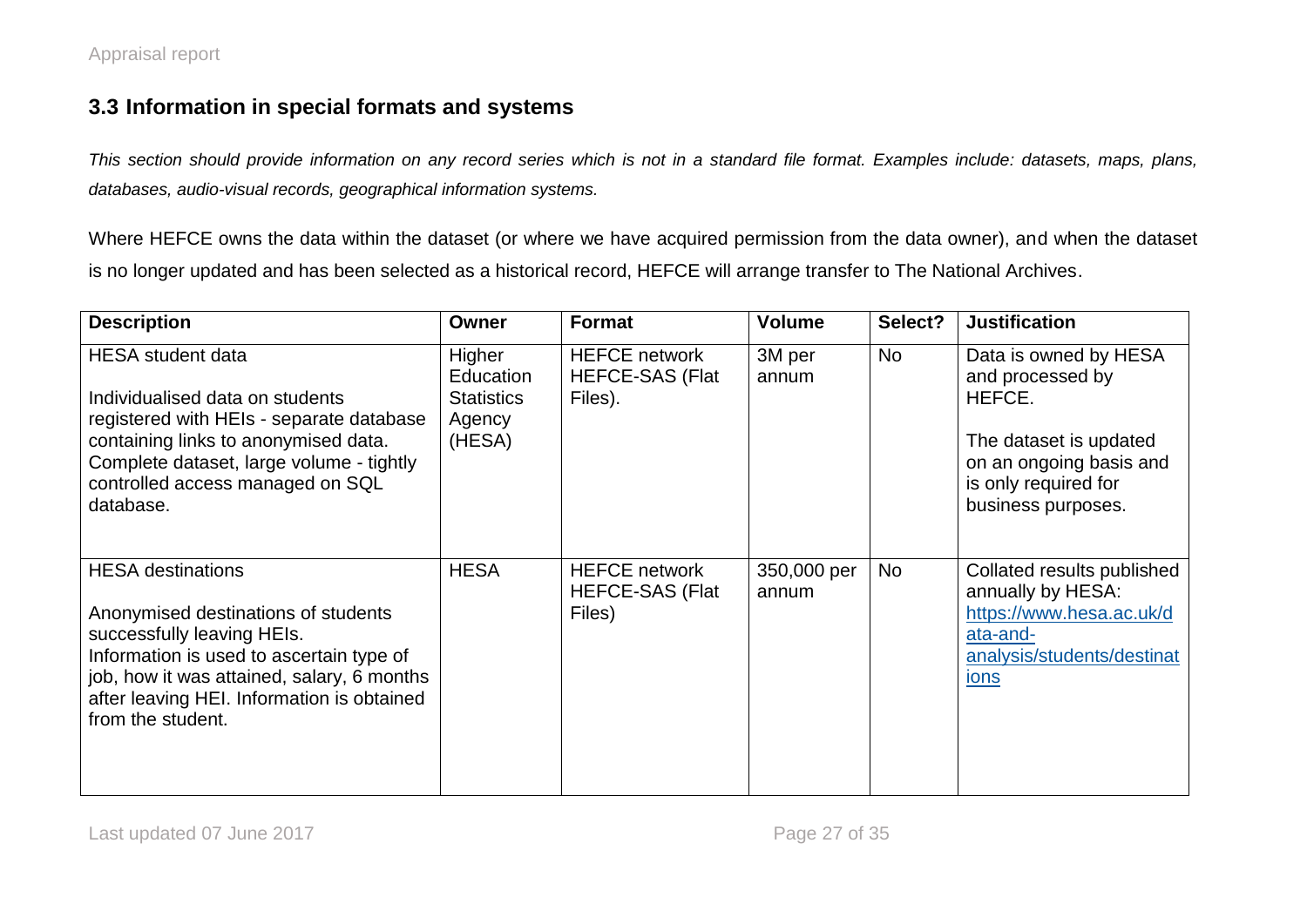| <b>National Student Survey</b><br>Anonymised data of student responses to<br>the national student survey.                                                                                               | <b>HEFCE</b> | <b>HEFCE network</b><br><b>HEFCE-SAS (Flat</b><br>Files) IPSOS MORI,<br><b>TDA</b> | 350,000 per<br>annum | <b>No</b> | The dataset is updated<br>on an ongoing basis and<br>is only required for<br>business purposes.<br>NSS data are published<br>here:<br>http://www.hefce.ac.uk/lt/<br>nss/results/                     |
|---------------------------------------------------------------------------------------------------------------------------------------------------------------------------------------------------------|--------------|------------------------------------------------------------------------------------|----------------------|-----------|------------------------------------------------------------------------------------------------------------------------------------------------------------------------------------------------------|
| FE ITT bursaries.<br>Individualised data on students in receipt<br>of FE ITT bursaries.                                                                                                                 | <b>HEFCE</b> | <b>HEFCE network</b><br><b>HEFCE-STATDATA</b><br>(SQL DB)                          | 2k per<br>annum      | <b>No</b> | The dataset is no longer<br>updated and has<br>business value only.                                                                                                                                  |
| <b>UCAS</b> applications data<br>Individualised data on applications to<br>study HE full-time: Names,<br>demographics, DOB, Sex, Postcode,<br>previous school, details of offers made,<br>exam results. | <b>UCAS</b>  | <b>HEFCE network</b><br><b>HEFCE-SAS (Flat</b><br>Files)                           | 500k per<br>annum    | <b>No</b> | The dataset is updated<br>on an ongoing basis and<br>is only required for<br>business purposes.<br>UCAS publishes data and<br>analysis here:<br>https://www.ucas.com/cor<br>porate/data-and-analysis |
| Student loans company data<br>Individualised data on the loans and<br>financial status of students.                                                                                                     | <b>SLC</b>   | <b>HEFCE network</b><br><b>HEFCE-SAS (Flat</b><br>Files)                           | 12M per<br>annum     | <b>No</b> | Data is owned by SLC<br>and processed by<br>HEFCE.<br>SLC publish data here:<br>http://www.slc.co.uk/offici<br>al-statistics.aspx#                                                                   |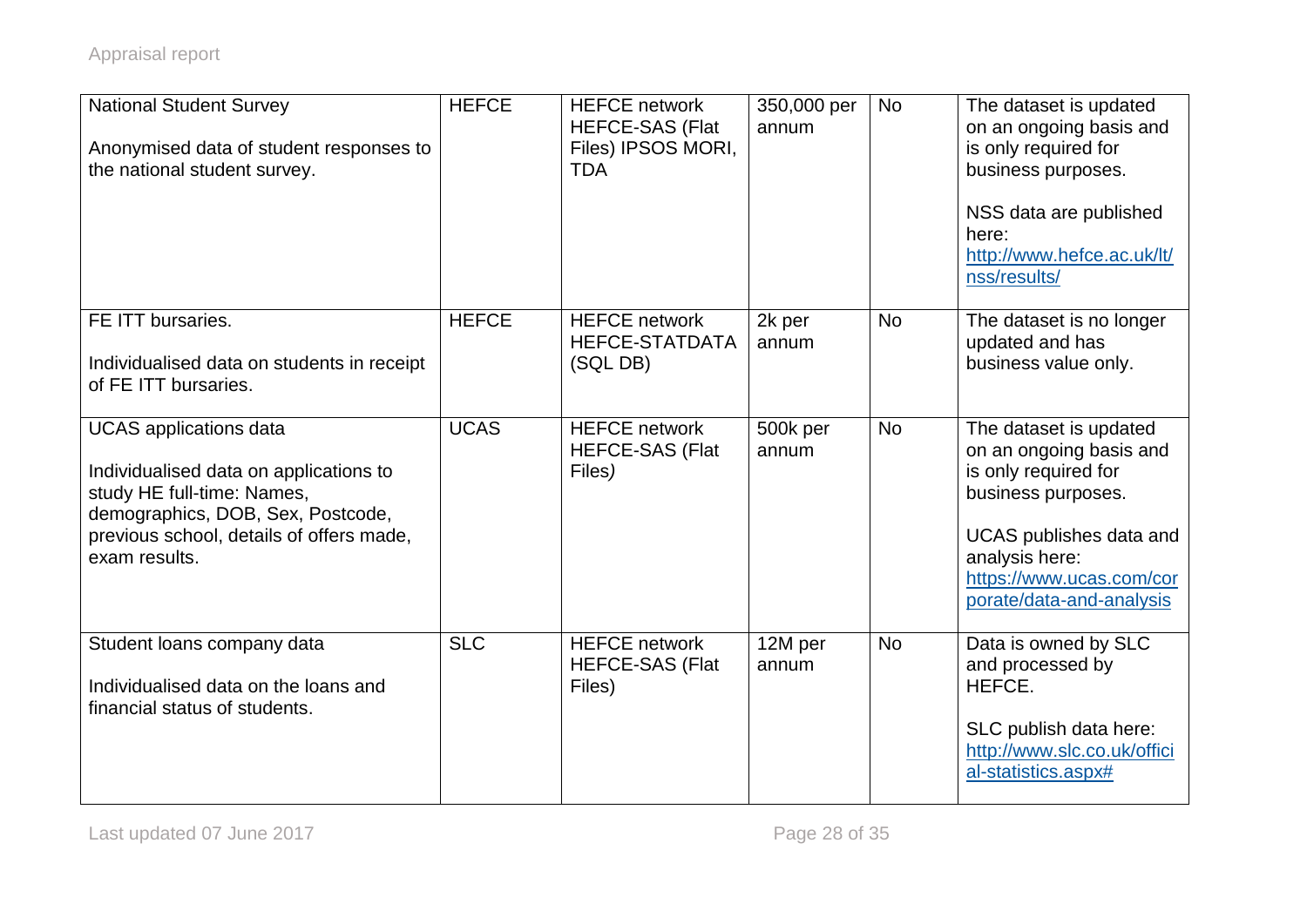| Child benefit data.<br>Anonymised number of children receiving<br>child benefit data by date of birth and<br>postal area. | <b>HMRC</b> | <b>HEFCE network</b><br><b>HEFCE-SAS (Flat</b><br>Files) | 16M per<br>annum  | <b>No</b> | Data is owned by HMRC<br>and processed by<br>HEFCE.<br><b>HMRC</b> publish<br>geographical statistics on<br>child benefit data:<br>https://www.gov.uk/gover<br>nment/collections/child-<br>benefit-geographical-<br>statistics   |
|---------------------------------------------------------------------------------------------------------------------------|-------------|----------------------------------------------------------|-------------------|-----------|----------------------------------------------------------------------------------------------------------------------------------------------------------------------------------------------------------------------------------|
| <b>National Pupil Database</b><br>Anonymised data on English school<br>children.                                          | <b>DCSF</b> | <b>HEFCE network</b><br><b>HEFCE-SAS (Flat</b><br>Files) | 500K              | <b>No</b> | Data is owned by DfE<br>and processed by<br><b>HEFCE.</b> Extracts can be<br>requested by researchers<br>through the following link:<br>https://www.gov.uk/guida<br>nce/national-pupil-<br>database-apply-for-a-<br>data-extract |
| <b>HESA</b> staff record<br>Anonymised data of staff employed at UK<br>HEIs and employment details.                       | <b>HESA</b> | <b>HEFCE network</b><br><b>HEFCE-SAS (Flat</b><br>Files) | 600k per<br>annum | <b>No</b> | The dataset is updated<br>on an ongoing basis and<br>is only required for<br>business purposes.<br>Data is owned by HESA<br>and processed by<br>HEFCE. HESA publish<br>details about staff in<br>education here:                 |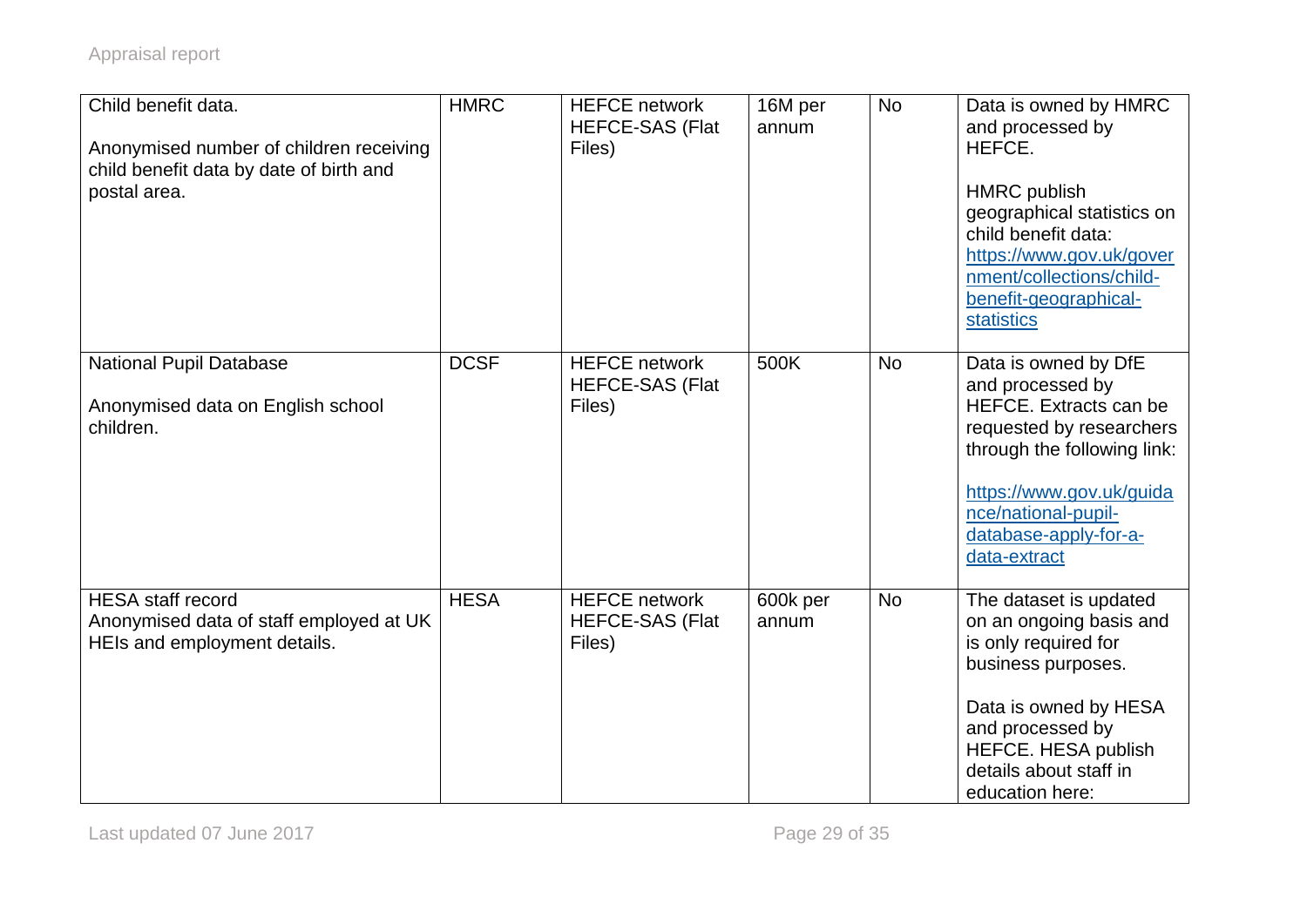|                                                                                                                                              |              |                                                          |                                 |           | https://www.hesa.ac.uk/d<br>ata-and-analysis/staff                                                                                                                                                                                                                                                                                                                                                                 |
|----------------------------------------------------------------------------------------------------------------------------------------------|--------------|----------------------------------------------------------|---------------------------------|-----------|--------------------------------------------------------------------------------------------------------------------------------------------------------------------------------------------------------------------------------------------------------------------------------------------------------------------------------------------------------------------------------------------------------------------|
| <b>Scottish FES</b><br>Individualised data on students<br>registered with FECs in Scotland                                                   | <b>SFC</b>   | <b>HEFCE network</b><br><b>HEFCE-SAS (Flat</b><br>Files) | 60K per<br>annum                | <b>No</b> | The dataset is updated<br>on an ongoing basis and<br>is only required for<br>business purposes.                                                                                                                                                                                                                                                                                                                    |
| Welsh ISR/LLWR<br>Individualised data on students<br>registered with FECs in Wales                                                           | <b>HEFCW</b> | <b>HEFCE network</b><br><b>HEFCE-SAS (Flat</b><br>Files) | 20K per<br>annum                | <b>No</b> | The dataset is updated<br>on an ongoing basis and<br>is only required for<br>business purposes.                                                                                                                                                                                                                                                                                                                    |
| <b>Further Education Statistical Records</b><br>Anonymised data of students registered<br>with HEIs and FECs - Historical records<br>to 1994 | <b>HESA</b>  | <b>HEFCE network</b><br><b>HEFCE-SAS (Flat</b><br>Files) | 800k per<br>annum up to<br>1993 | <b>No</b> | Contains data collected<br>by government and<br>provided to HEFCE by<br>the DfES, now the DfE.<br>FESR was superseded<br>by ISR, which in turn was<br>superseded by ILR. The<br>ILR data is available<br>here:<br>https://www.adrn.ac.uk/g<br>et-data/catalogue/<br><b>HESA publish detailed</b><br>information about<br>students in higher<br>education:<br>https://www.hesa.ac.uk/d<br>ata-and-analysis/students |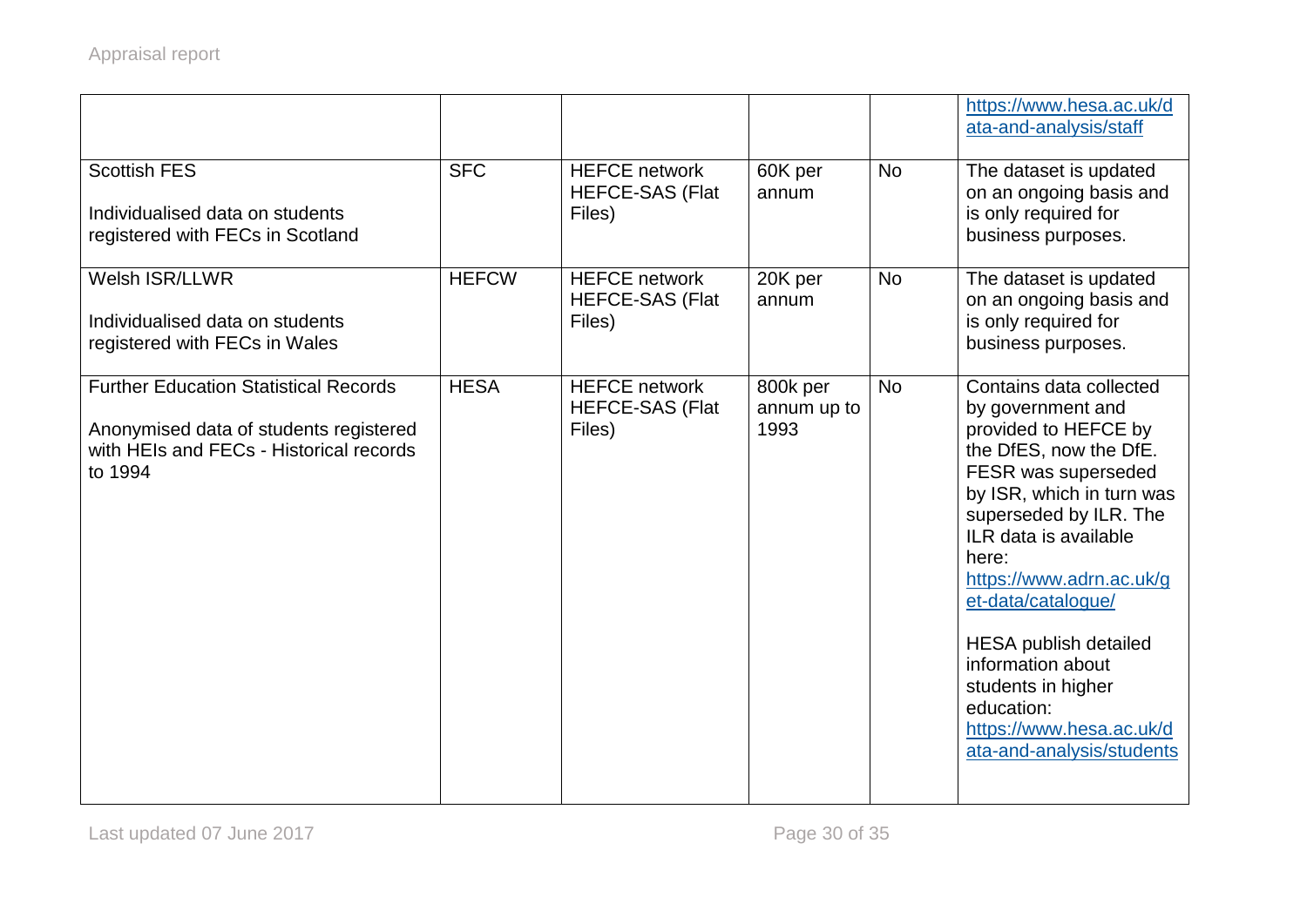| T (teaching) Funding Model<br>Data relating to formula used to allocate<br>funding for teaching (medical and dental<br>survey), HESES/HEIFES-data gathered<br>from institutions, Allocation of additional<br>student numbers, funding data | <b>HEFCE</b> | <b>HEFCE network</b><br><b>HEFCE-SAS (Flat</b><br>Files) | Aggregate | <b>No</b> | The datasets are<br>published annually on<br>HEFCE's website (see<br>example below) and also<br>captured by the UK<br>Government Web<br>Archive.<br>http://www.hefce.ac.uk/m<br>edia/HEFCE,2014/Conte<br>nt/Funding, and, finance/A<br>nnual,funding/For,instituti<br>ons/16-<br>17/October, 2016/Student<br>%20numbers%20from%2<br>0HESES15%20and%20H<br>EIFES15%20(as%20of%<br>2017.10.2016).xlsx<br>Funding allocations are<br>published here:<br>http://www.hefce.ac.uk/fu<br>nding/annallocns/1617/in<br>stitutions/ |
|--------------------------------------------------------------------------------------------------------------------------------------------------------------------------------------------------------------------------------------------|--------------|----------------------------------------------------------|-----------|-----------|---------------------------------------------------------------------------------------------------------------------------------------------------------------------------------------------------------------------------------------------------------------------------------------------------------------------------------------------------------------------------------------------------------------------------------------------------------------------------------------------------------------------------|
| TRAC, TRAC T (transparent approach to<br>costing)<br>Institutional financial data. Costings data<br>relating to activity/subject areas (provided<br>in confidence)                                                                         | <b>HEFCE</b> | <b>HEFCE network</b><br><b>HEFCE-STATDATA</b>            | Aggregate | <b>No</b> | The dataset is updated<br>on an ongoing basis and<br>is only required for<br>business purposes.<br>TRAC income is<br>published here:<br>http://www.hefce.ac.uk/da                                                                                                                                                                                                                                                                                                                                                         |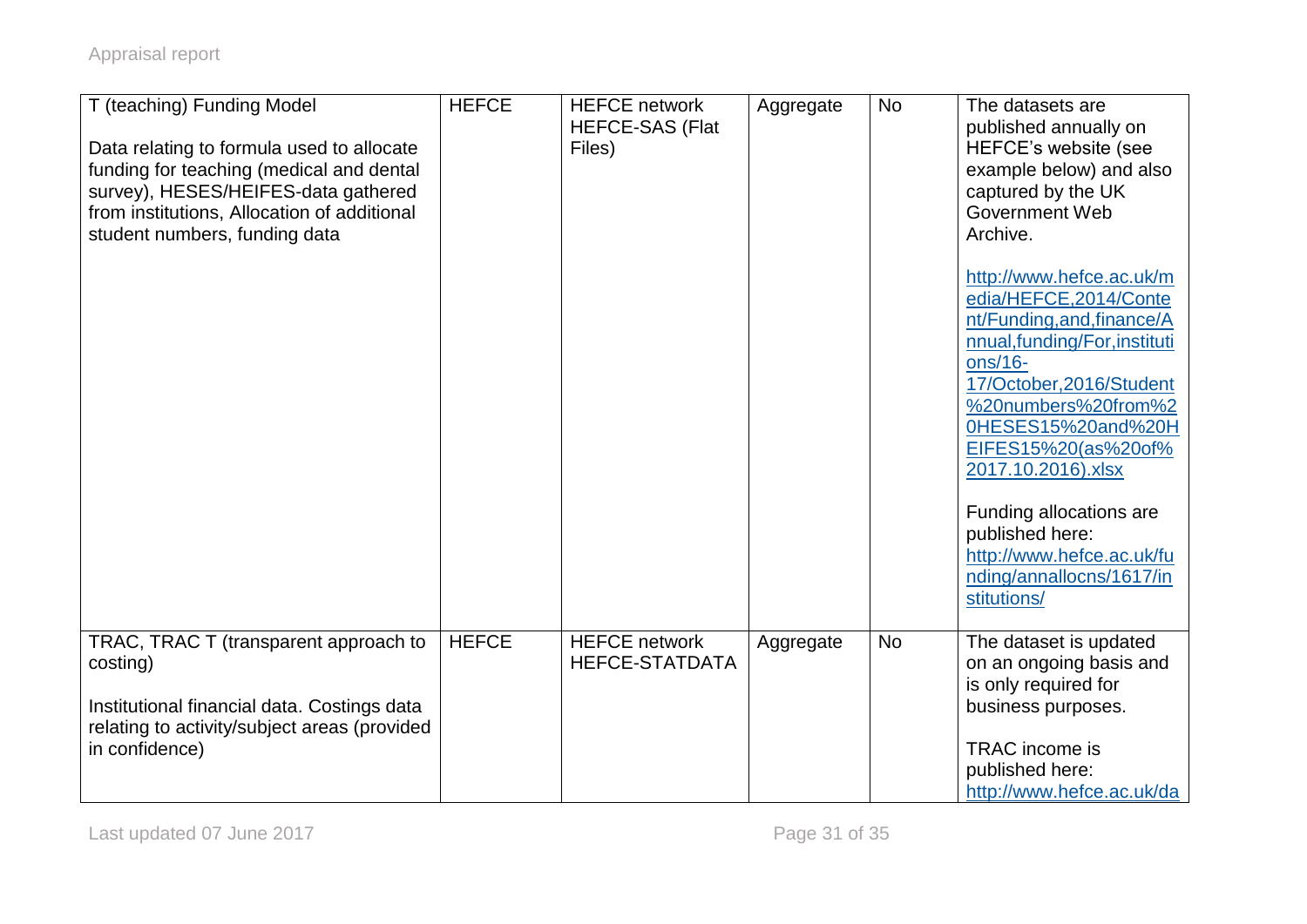|                                                                                                                                         |                       |                                                          |                     |           | ta/year/2016/tracincome/                                                                                                                                                                                                                      |
|-----------------------------------------------------------------------------------------------------------------------------------------|-----------------------|----------------------------------------------------------|---------------------|-----------|-----------------------------------------------------------------------------------------------------------------------------------------------------------------------------------------------------------------------------------------------|
| <b>HESA</b> finance statistics Institutional data                                                                                       | <b>HESA</b>           | <b>HEFCE network</b><br><b>HEFCE-SAS (Flat</b><br>Files) | Aggregate           | <b>No</b> | The dataset is updated<br>on an ongoing basis and<br>is only required for<br>business purposes.<br><b>HESA publish financial</b><br>data here:<br>https://www.hesa.ac.uk/d<br>ata-and-<br>analysis/providers/financ<br>$\mathbf{e}\mathbf{s}$ |
| Access to learning fund data<br>Individualised details of awards made to<br>individuals under the ALF scheme.<br>Individual level data. | HEFCE/<br><b>DIUS</b> | <b>HEFCE network</b><br><b>HEFCE-STATDATA</b>            | 120k per<br>annum   | <b>No</b> | This was last collected in<br>2013-14.                                                                                                                                                                                                        |
| <b>Research Assessment Exercise 2008</b><br>RAE submissions and staff details                                                           | <b>HEFCE</b>          | <b>HEFCE Network</b><br><b>HEFCE-SQL</b>                 |                     | <b>No</b> | Results published on<br>RAE2008 website                                                                                                                                                                                                       |
| <b>Research Assessment Exercise</b><br>(previous)<br>RAE submissions and staff details                                                  | <b>HEFCE</b>          | Internal<br><b>HEFCE Network</b><br><b>HEFCE-SQL</b>     | 60k per<br>exercise | <b>No</b> | as 2008                                                                                                                                                                                                                                       |
| <b>Research Funding Model</b><br>Details of research activity                                                                           | <b>HEFCE</b>          | <b>HEFCE network</b><br><b>HEFCE-SAS (R</b><br>Drive)    | Aggregate           | <b>No</b> | There is a separate<br>dataset for every year<br>and it is published in its<br>entirety here:<br>http://www.hefce.ac.uk/fu                                                                                                                    |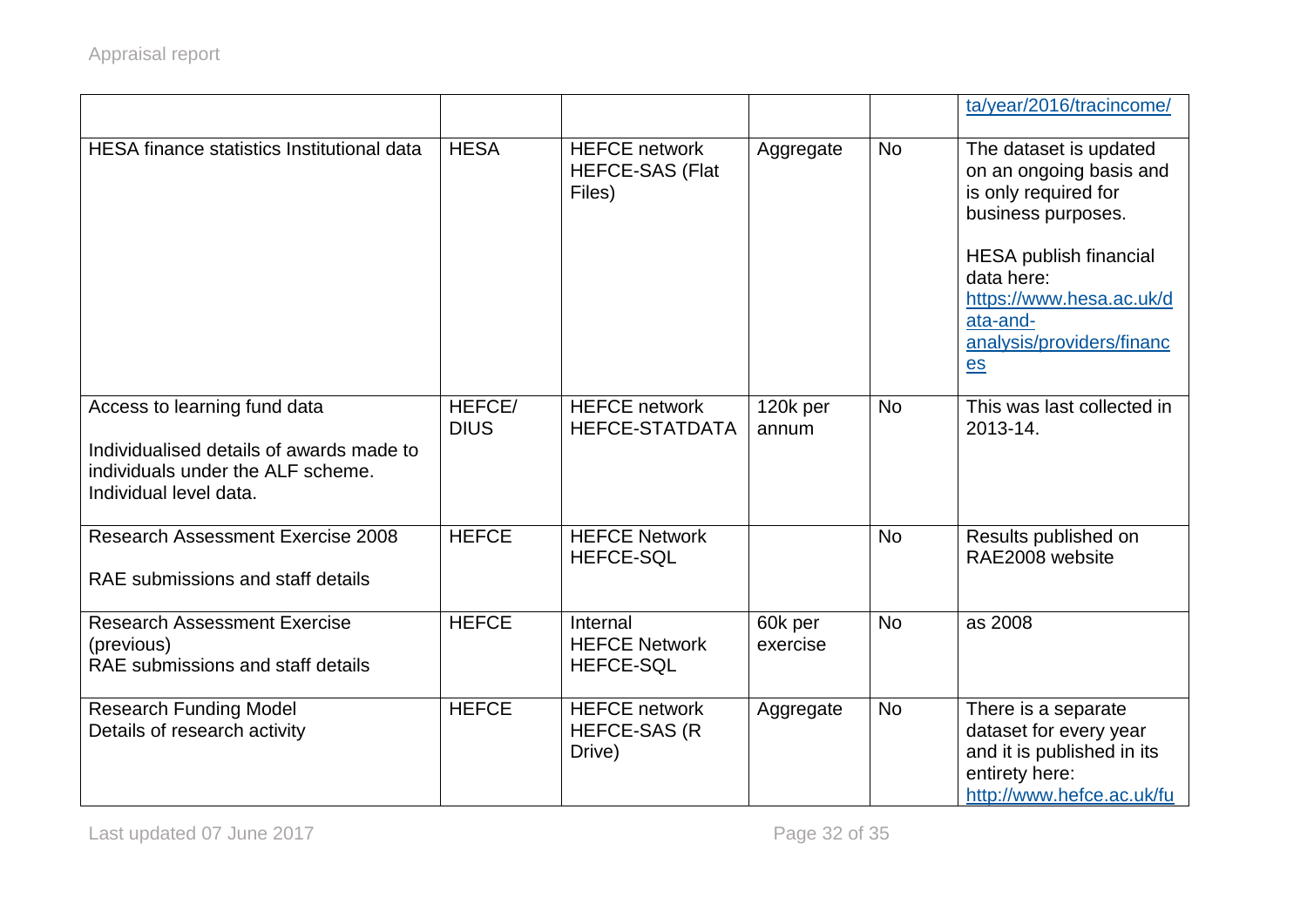|                                                                                                                                                                    |              |                                                                                                |           |           | nding/annallocns/1617/re<br>search/ - and also<br>captured in the UK<br><b>Government Web</b><br>Archive.           |
|--------------------------------------------------------------------------------------------------------------------------------------------------------------------|--------------|------------------------------------------------------------------------------------------------|-----------|-----------|---------------------------------------------------------------------------------------------------------------------|
| <b>AMRIS database</b><br>Individual job application forms and<br>diversity information                                                                             | <b>HEFCE</b> | <b>AMRIS database</b><br>hosted by IntCorp                                                     | 4583      | <b>No</b> | The dataset is updated<br>on an ongoing basis and<br>is only required for<br>business purposes.                     |
| CHRIS 21 database<br>HR and Payroll details of all employees                                                                                                       | <b>HEFCE</b> | <b>HEFCE network</b><br><b>HEFCE-MISDB</b><br>(SQL DB and Flat<br>Files)                       | 1,000,000 | <b>No</b> | The dataset is updated<br>on an ongoing basis and<br>is only required for<br>business purposes.                     |
| <b>Estate Management Statistics</b><br>Data provided by HEIs on various<br>aspects of Estates Management. The<br>survey has been conducted annually<br>since 1999. | <b>HEFCE</b> | <b>OPDEMS HEFCE</b><br>network<br><b>HEFCE-SAS (Flat</b><br>Files)                             |           | <b>No</b> | Summary results and<br>descriptions of data<br>categories are published:<br>http://www.opdems.ac.uk/<br>default.asp |
| Research Excellence Framework (REF)<br>2014<br>REF submissions and staff details                                                                                   | <b>HEFCE</b> | <b>HEFCE network</b><br><b>HEFCE-REF (SQL</b><br>DB)                                           |           | <b>No</b> | Collated in reports and<br>published on<br>http://www.ref.ac.uk/                                                    |
| <b>Higher Education Business and</b><br>Community Interaction Survey (HEB-CI)<br>Data provided by HEIs about their third<br>stream activities.                     | <b>HEFCE</b> | <b>HEFCE network</b><br><b>HEFCE-SAS (Flat</b><br>Files) HEFCE-<br><b>STATDATA (SQL</b><br>DB) | Aggregate | <b>No</b> | A summary document is<br>published on<br>http://www.hefce.ac.uk/ec<br>onsoc/buscom/hebci                            |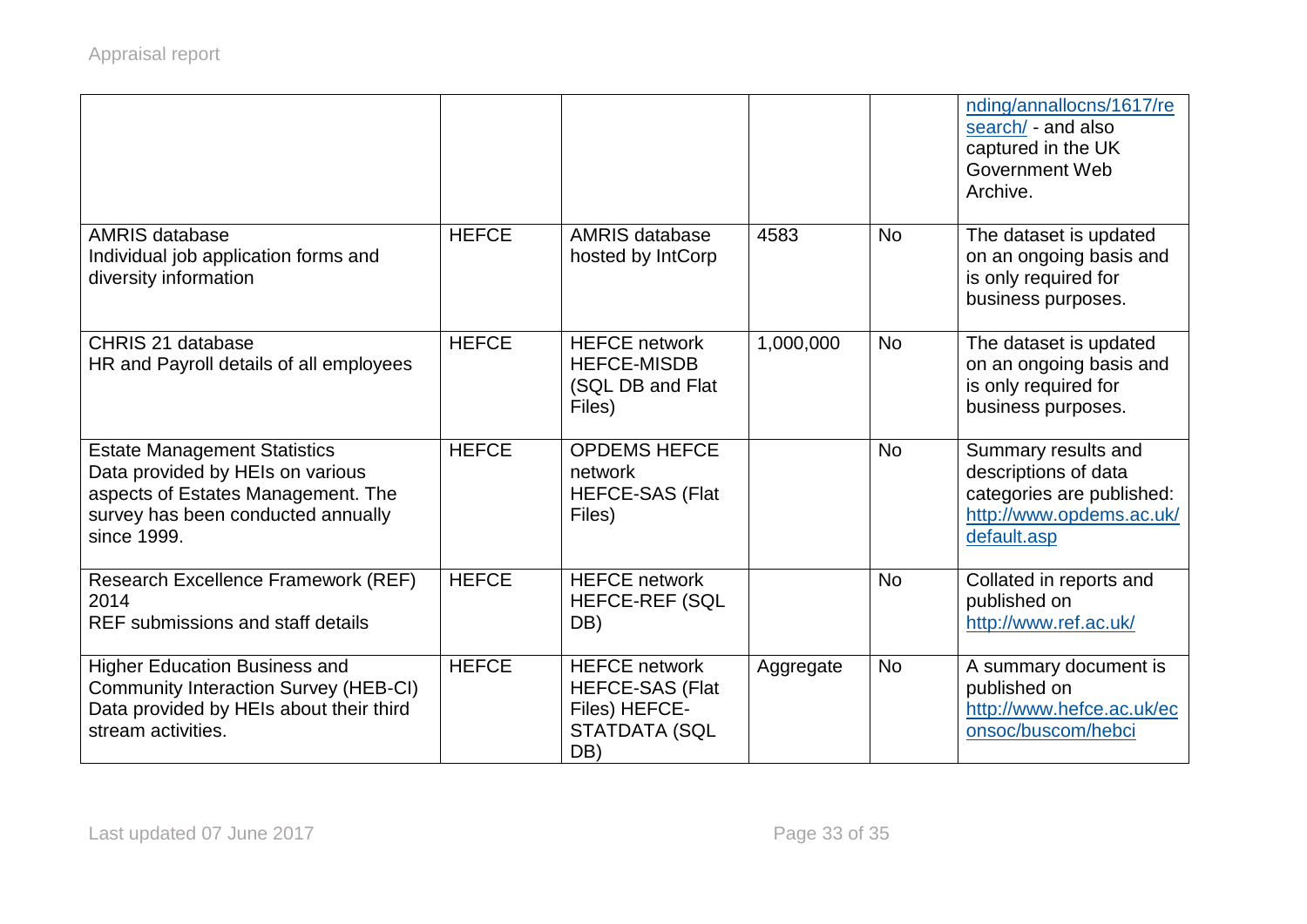#### **3.4 Publications**

Most publications and circular letters are posted on HEFCE's website, which is regularly captured in the UK Government Web Archive. HEFCE also has an agreement with the British Library to transfer its publications (OSP 36).

#### **3.5 Internal Administration**

Records relating to internal administration will not be selected. Any records about the organisational development of HEFCE (such as formation or significant reforms) should be selected from the sponsoring department (Department for Education). Any exceptions will be selected under OSP 38 – Internal Administration.